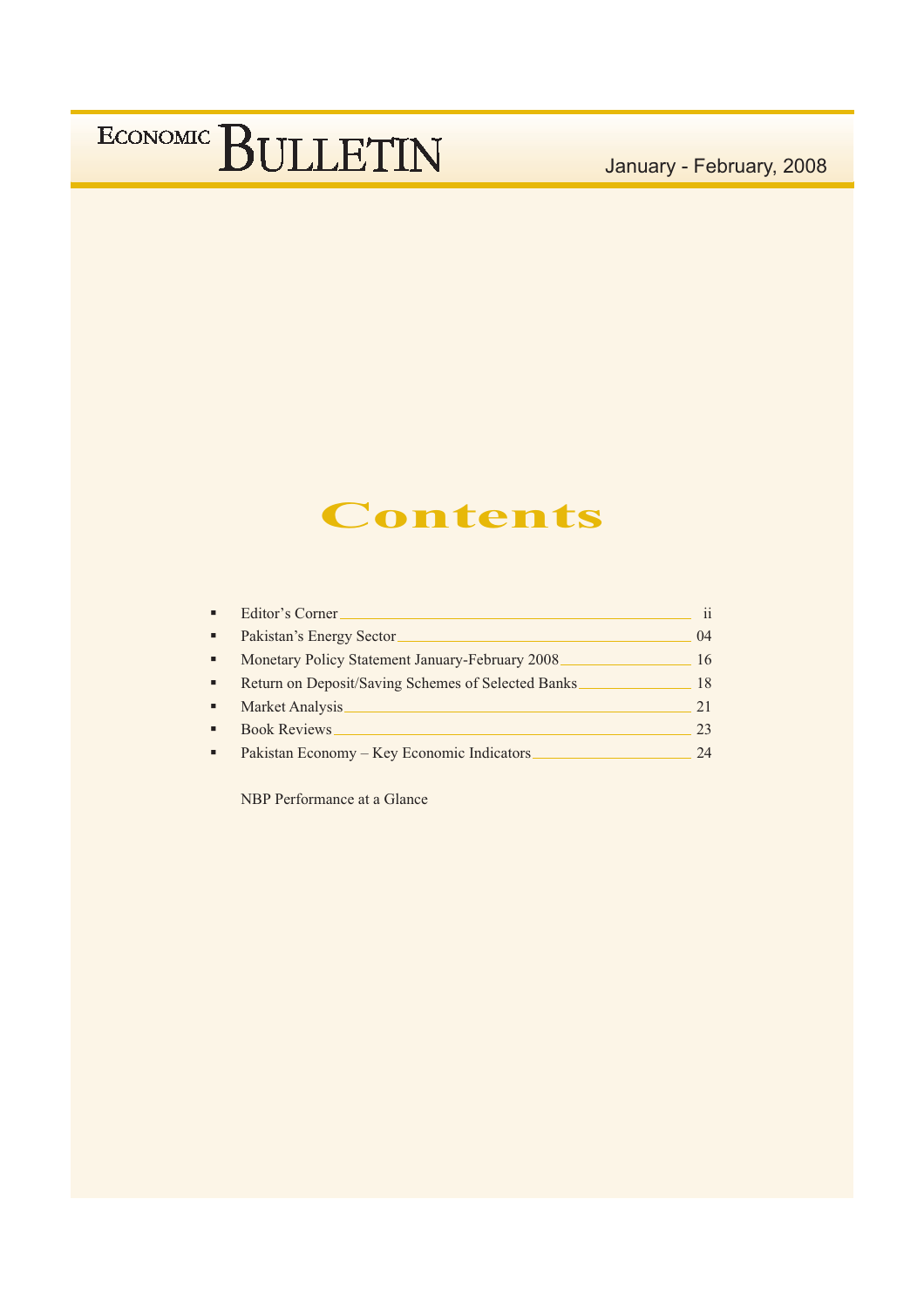January - February, 2008

### **Editor's Corner**

ECONOMIC BULLETIN

Dear Readers,

Economic growth prospects have moderated somewhat in Pakistan, as the economy faces the ongoing power and gas shortages, persistent inflationary pressures, widening fiscal and current account deficits, a rise in external debt, concentration of exports in few sectors, issues of competitiveness in export of textiles and clothing, lack of export diversification for products and markets, emerging capacity constraints, physical infrastructure bottlenecks, and challenges like low savings, narrow industrial base, limited tax base, and lack of human capital development among others.

The new government that has assumed office is faced with daunting challenges. How well it handles these and other related matters would speak of its commitment to the issues at hand, and its fulfilling of responsibility to the citizen's welfare.

A critical issue requiring immediate government focus is the energy crisis that has hit the country. Power supply has lagged behind demand, which has experienced a rapid growth. While demand is around 17000– 18000 MW, supply is approximately 15000 MW, leading to a deficit of around 2500 MW. As energy consumption continues to grow, electricity needs are projected to reach 162,590 MW by 2030. The situation is expected to get worse if concrete measures are not undertaken by the government.

While the indications of the crisis were evident for a number of years, and steps were taken to ameliorate the conditions but they were not enough to meet the needs of the growing economy. Enough attention has not been given in the past to the enhancement of the country's electricity generation capacity.

The government would have to find long term solution to the energy crisis, by formulating and implementing policies which are rationale and focused. Vast hydropower potential exists, and if projects are set up exploiting this source of energy, it could guarantee a sustainable energy future for the country. Similarly, Pakistan has large resources of coal but electricity generation from this source is minimal. Coal can be exploited and could well serve as a short term solution to the ongoing energy crisis.

Development of renewable energy sources needs more focus, so to increase the country's power supply, especially in rural areas. Investments in wind, solar and biomass projects would prove most beneficial for the economy. Energy conservation needs to be encouraged and if all sectors of the economy and individuals can reduce energy wastages, it could bring about a change to the prevailing situation.

A major task before the new government is to curb the rise in prices in the domestic economy. Inflationary pressures have persisted despite the State Bank of Pakistan's efforts to contain the growth in aggregate demand. These were stoked in the past by escalation in international prices, especially of oil, and in part by domestic supply constraints, especially of certain basic food items. It has also received stimulus from the expansionary fiscal policy.

Inflation rate based on CPI rose by 11.25 percent in February 2008 over the corresponding month a year earlier, where the dominant contribution of food prices is evident from available figures which show that food and beverages subgroup rose by 16.05 percent. This has remained in double digits since September 2007. The rise in food inflation is now increasingly being supplemented by an acceleration in non-food prices — partly driven by high energy prices.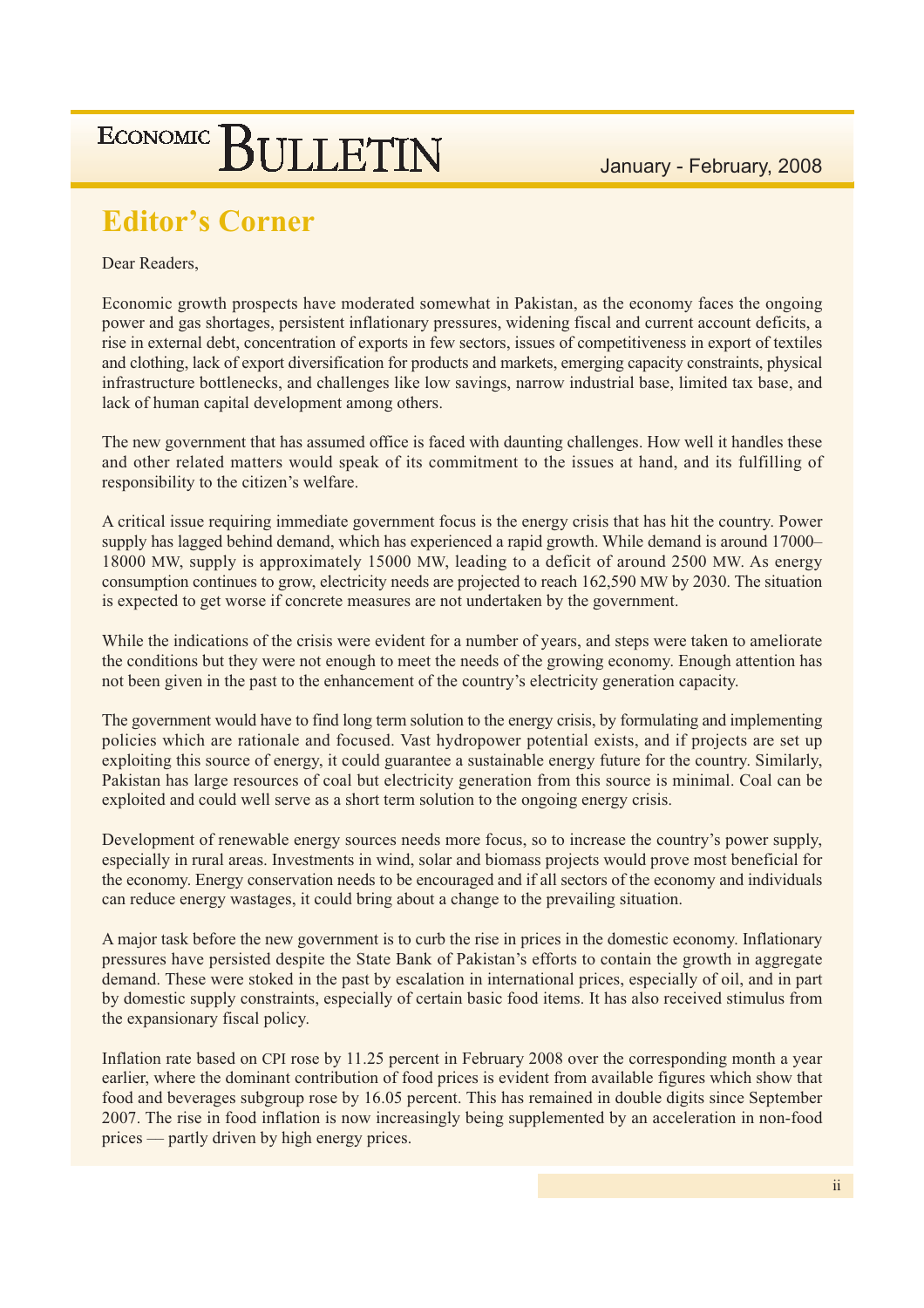January - February, 2008

A rise in food prices especially wheat, edible oil and rice hurts the low income groups. Though the government provides essential food items at subsidised prices at the utility stores, but large numbers cannot avail these facilities because of limited outreach of these utility stores. The government would have to ensure adequate availability of essential food items for a much larger segment of the under privileged class. This would be through ensuring adequate supply of essential food items, through incentives to the farmer to enhance farm productivity, checking hoarding, maintaining sufficient stocks, intervening in the market to stabilize the prices, and taking strict action against illegal exports of essential food items.

The other distressing issues are the rising current account and fiscal deficits. The widening current account deficit is essentially driven by the trade deficit, which has risen sharply since FY05. During the first eight months of FY08, the deficit widened to \$12.4 billion, against \$8.9 billion in the comparable period of FY07. Exports have been sluggish, as the major export item, Textiles recorded a decline in earnings, as Textile import in both the US and the EU slowed significantly. The aftermath of Benazair Bhutto's assassination had affected industrial and business performance and export orders suffered.

On the other hand, imports grew strongly, by nearly 22 percent in the first eight months of FY08 to \$24.1 billion over the corresponding figure of \$19.8 billion in FY07. A higher import bill for petroleum crude and products (\$6.3 billion against \$4.7 billion a year earlier), and the rise in international commodity prices led to higher payments of wheat and cotton, whose imports were necessitated because of domestic shortages. Rising trade deficit as well as delays in the receipt of coalition support funds, overshadowed the sustained increase in remittances and led to a deterioration of the current account balance.

As international oil prices remain high, wheat crisis persist and an increase in import of power generating machinery anticipated, a substantial decrease in imports remain a challenge. Boosting export growth will be challenging given the power crisis, increased competition in textile exports, declining growth in the demand for textiles, lack of diversification of products and markets.

Some difficult decisions will have to be taken by the government to contain the fiscal deficit within manageable limit. In the first half of FY08, the deficit as a percentage of GDP had risen to 3.6 percent, mainly because of stagnating revenue growth and rising expenditures. If the Government decides to reduce the fiscal deficit through a cut in the Public Sector Development Programme many projects would suffer and the development programme would receive a setback. Under current expenditure, interest payments have grown and these need to be looked into. Also the weakness present in the growth of revenue receipts need to be focused upon and ways found to tap the untapped revenue generating segments of society.

Besides these concerns, there are also some long term issues, like poverty and income disparities, which affect the common man directly. To bring about any meaningful change in the life of the marginalised segment of society, policies are needed which reduce the economic disparities amongst all classes in society.

Ayesha Mahr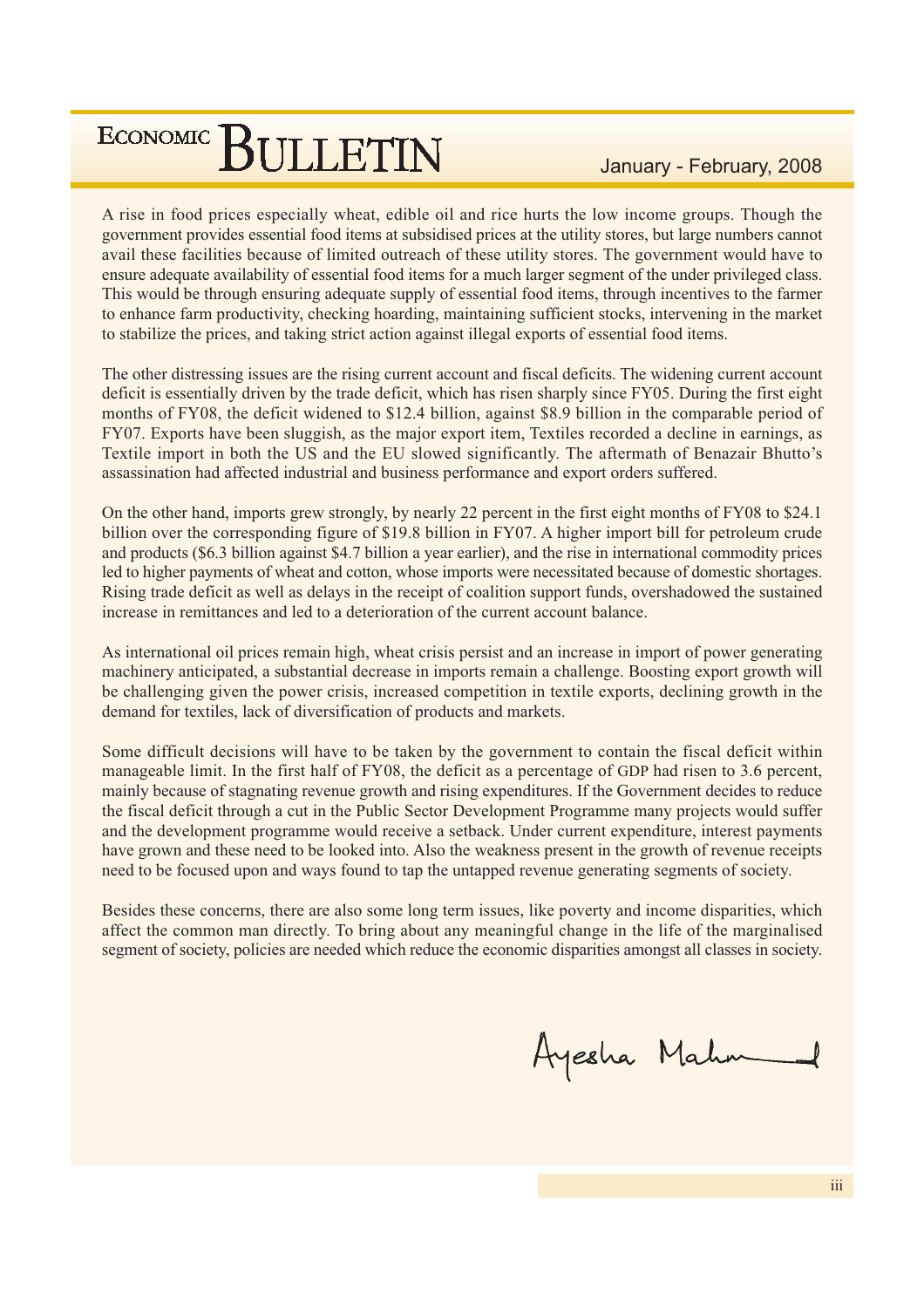### **Pakistan's Energy Sector**

Energy

consumption

Pakistan has been experiencing a disproportionate growth in energy demand and supply. High economic growth demands high energy inputs. Industrialisation, growth of agriculture and services sector, rapid urbanisation, rising per capita income and extension of electric supply to unelectrified areas and village electrification, has resulted in a phenomenal rise in demand. Inefficient use and wastages have further widened the supply demand gap, exerting strong pressures on the country's energy resources.

The supply demand gap which had widened from 14 percent in the early 1980s to 47 percent by 2000, has since shrunk, due to improved supply, especially the supply of natural gas.

The article attempts to review the current energy situation in the country, the existing challenges the energy sector is faced with, and the Government's future plans with regard to development of alternative energy resources.

The primary commercial energy supplies stand at 60.4 million tonnes of oil equipment. This will increase to 360 million tonnes of oil equivalent within the next 25 years, more than half of which will have to be imported. Natural gas is the country's largest energy source, making up 48.5 percent of Pakistan's energy mix in 2006-07. This is followed by oil at 30 percent, hydroelectricity 12.6 percent, coal 7.3 percent, nuclear electricity 0.9 percent, LPG 0.5 percent and imported electricity 0.1 percent. In other words, Pakistan's energy mix is dominated by oil and gas. Together they contribute 78.5 percent of the total primary energy supplies of the country.

Over the years, a change has occurred in the energy supply mix. The table below hows the trend over the last six years. The share of natural gas has increased, while the share of oil has declined. Energy demand is projected to rise from current levels to 114 million ToE in FY25. While the share of oil

will decline in energy supplies, of gas, coal and nuclear will increase.

|  | <b>Energy Supplies by Source</b> |  |  |  |
|--|----------------------------------|--|--|--|
|--|----------------------------------|--|--|--|

|                         |         |             |         |         |         | $(\%)$  |
|-------------------------|---------|-------------|---------|---------|---------|---------|
|                         | 2001-02 | $2002 - 03$ | 2003-04 | 2004-05 | 2005-06 | 2006-07 |
| Oil                     | 40.8    | 38.3        | 29.9    | 29.4    | 28.4    | 30.0    |
| Gas                     | 42.7    | 43.8        | 49.7    | 50.3    | 50.4    | 48.5    |
| LPG                     | 0.4     | 0.4         | 0.4     | 0.4     | 0.4     | 0.5     |
| Coal                    | 4.9     | 5.4         | 6.5     | 7.6     | 7.0     | 7.3     |
| Hydro-<br>electricity   | 10.0    | 11.3        | 12.6    | 11.0    | 12.7    | 12.6    |
| Nuclear<br>electricity  | 1.2     | 0.9         | 0.8     | 1.2     | 1.0     | 0.9     |
| Imported<br>electricity |         | 0.0         | 0.0     | 0.0     | 0.1     | 0.1     |

Source: Pakistan Energy Yearbook 2007, Hydrocarbon Development Institute of Pakistan

Final energy consumption stood at 36 million ToE in 2006-07. (This however, excludes oil, consumption for power generation, and gas, coal consumption for power generation and feedstock). Of total consumption, gas makes up for 40.8 percent, oil 29.4 percent, coal 11.5 percent, electricity 16.4 percent and LPG 1.8 percent. The share of natural gas in fuel consumption has increased, primarily due to its enhanced availability and increase in prices of oil.

Sector-wise energy consumption in FY07, reveals that industrial sector dominates the market with nearly 44 percent of the demand, followed by transport sector at 27 percent and residential at 21 percent.



Source: Pakistan Energy Yearbook 2007

**Rising** 

demand for

energy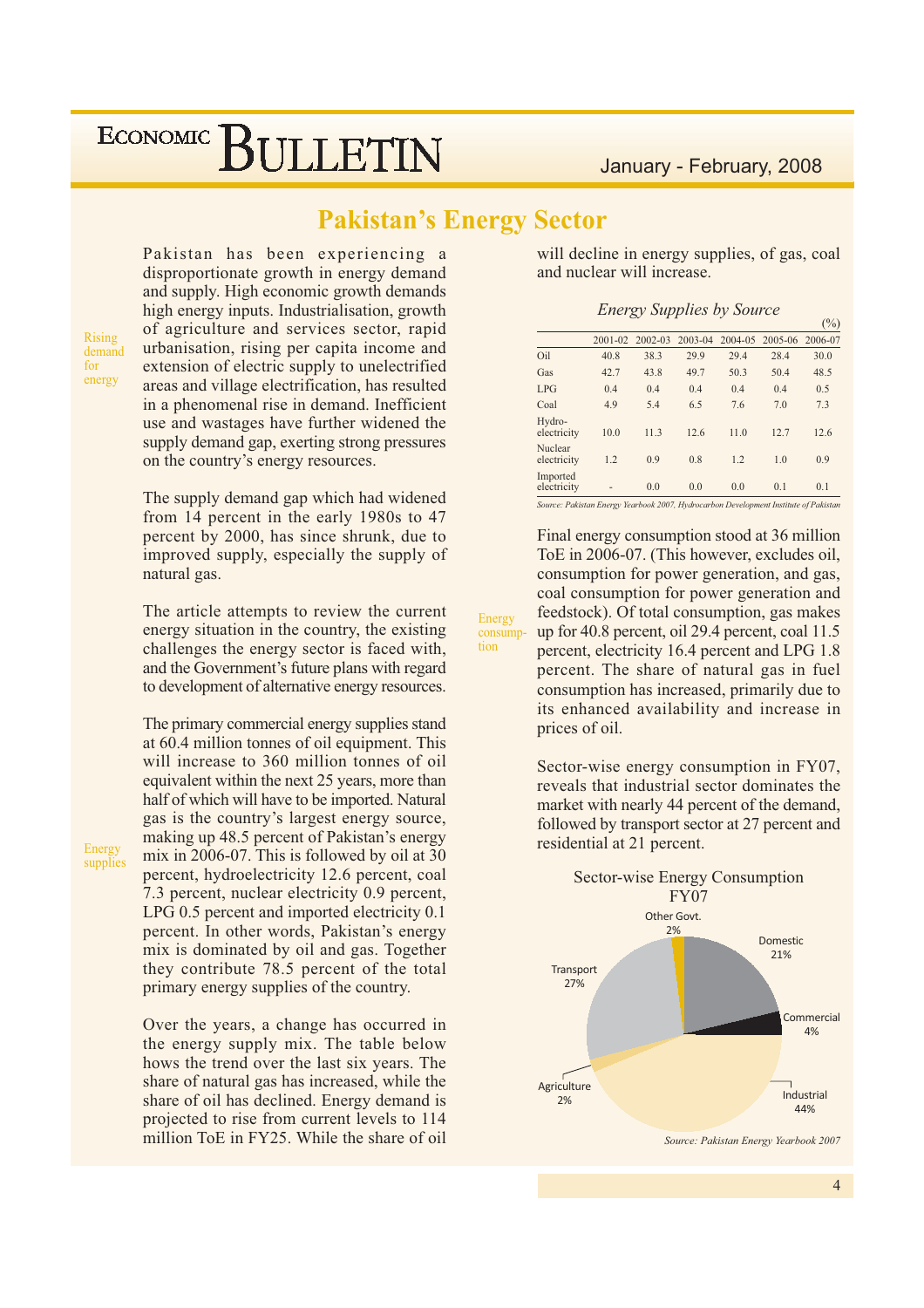A disaggregation of these sectors, shows that gas makes up for more than half of the energy consumption by the industrial sector and coal 26.3 percent. In the transport sector, HSD constitutes 68.4 percent, while in the domestic sector, 57.1 percent of energy consumed is gas and 36 percent electricity.

 $GoP$ 

ges

encoura-

invest-

ment

Incen-

tives

Oil

nies

**FDI** 

compa-

While transport sector is the largest user of petroleum products, power sector is the largest consumer of natural gas, followed by industry, fertilizer, residential sectors, commercial and transport sectors accounting for the balance. As the Independent Power Producers (IPPs) are largely fuel oil based, the dependence on petroleum products has vastly increased.

The State Bank of Pakistan in its second quarterly report for 2005-06, on the State of Pakistan's Economy, states, "going forward, if the current growth trend in the energy supply and demand continues then it is estimated that energy consumption in Pakistan would be about 150 MTOE and the net supply from indigenous sources would be 103 MTOE by the year 2020. Thus the country would be facing a shortage of 31 percent of energy in the foreseeable future which will seriously affect the balance of payment position of the country and would make it difficult for the economy to continue moving on the present growth trajectory."

**Overview of Energy Sources** 

#### Oil

Pakistan has recoverable oil reserves of 353 million barrels. Large part of the oil produced comes from the reserves located in the southern half of the country and the Potwar plateau of Punjab. In 2006-07, of total oil production of 24.614 thousand barrels, Sindh produced 56 percent, Punjab 32 percent, NWFP 11.7 percent, and Balochistan 0.3 percent. As Pakistan has not had any major success in discovering and bringing on-line new oil fields, production has ranged between 63-67 thousand barrels during the last decade. As oil demand continues to grow and supplies fall short, imports, mainly from the Middle East constitute the balance.

In Pakistan, the Ministry of Petroleum and Natural Resources regulates the country's oil sector. To encourage investment in the oil and gas sector, (onshore), local companies are encouraged to establish joint ventures with foreign companies, import of equipment allowed on concessionary rates, no mandatory state participation after discovery, guaranteed foreign exchange permitted, besides other royalty and corporate income tax benefits.

Similarly in offshore, incentives applicable include, four years holiday for royalty, thereafter it gradually increases to 12.5 percent in the seventh year, corporate income tax capped at 40 percent of profits and gains with royalty payment allowed as tax credit, accelerated depreciation for investment on successful exploration, no direct state participation besides some other benefits.

The local oil companies carry on the development activities on their own as well as in joint ventures with other oil companies. The foreign oil companies operating in Pakistan include BP (UK), ENI (Italy), OMV (Austria), OPI (Canada), Petronas (Malaysia), BHP (Australia). As the government encourages private firms to develop domestic production capacity, foreign firms are showing an interest in developing Pakistan's offshore oil industry.

The Government is following the policy of deregulation, privatisation and liberalisation in oil and gas sector. This sector is now working in a fully deregulated environment, where the GoP has provided a level playing field for both the private and public sectors.

Foreign direct investment inflow reached a high of  $$545.1$  million in 2006-07 from only \$80 million in 2000-01. This constitutes around 11 percent of the FDI inflows in the country during the year.

Oil and Gas Development Corporation (OGDC), Pakistan Petroleum Limited (PPL) and Pakistan State Oil (PSO) are the three largest national oil companies operating locally, under joint ventures and partnership with other oil companies.

outstrip supply

Demand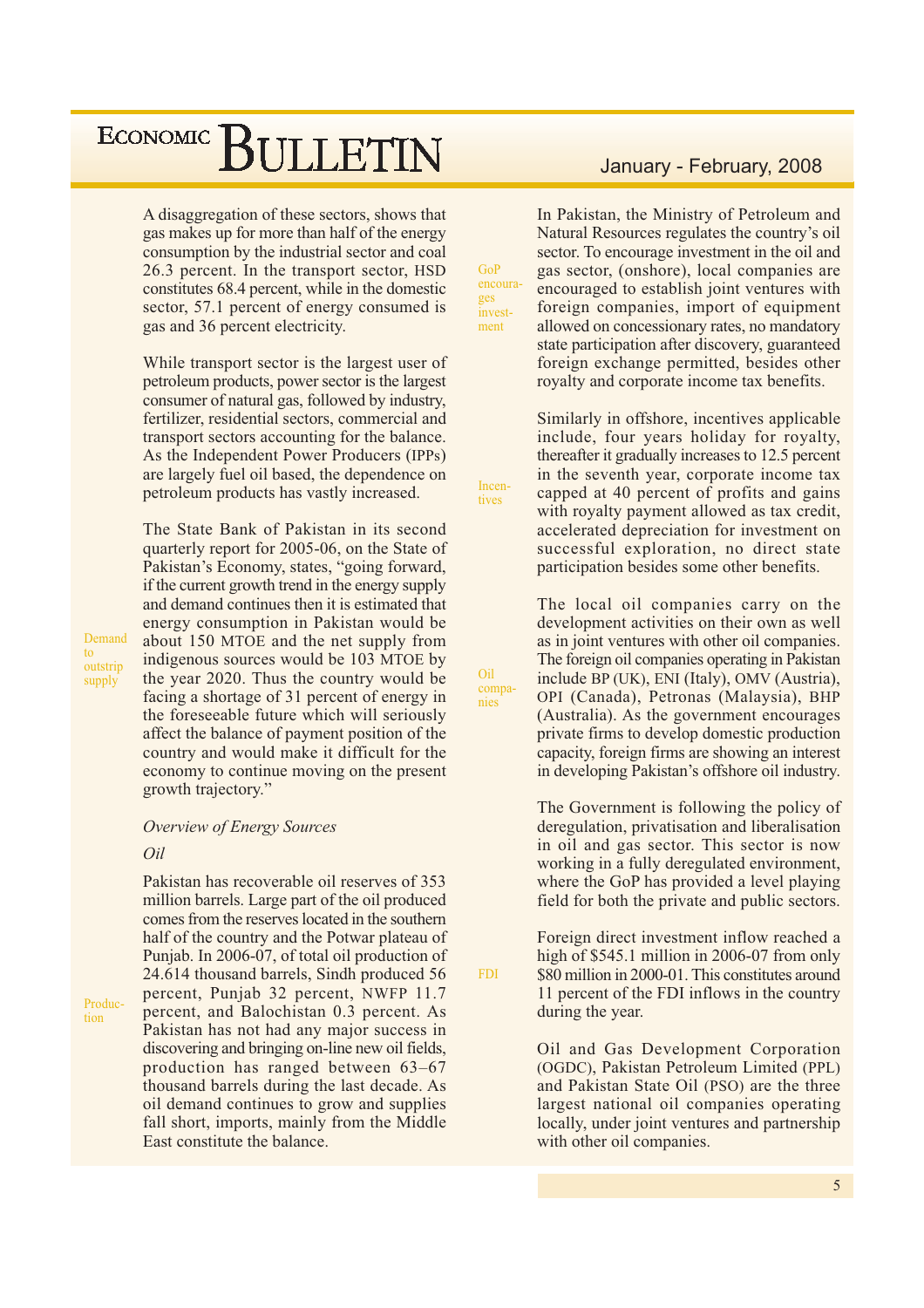The Government of Pakistan has divested some of its share holding in OGDC to the general public, and its shareholding now stands at 85.02 percent of the total paid up capital of the Company. With respect to PPL, the GoP has divested a portion of its equity in the Company equivalent to 15 percent of the paid up share capital.



OGDC is the largest producer, followed by BP, POL and PPL.

Crude oil is imported in both crude and refined state from Abu Dhabi, Saudi Arabia and Oatar among other countries. As consumption for oil exceeds its supply, its imports have correspondingly increased and are expected to rise further. Demand for refined petroleum products also exceed domestic oil refining capacity, as nearly half of Pakistan's oil imports are refined products. Pak Arab Refinery has the largest refining capacity, 4.50 million tonnes of crude yearly, followed by National Refinery, with refining capacity of 2.71 million tonnes per year and Pakistan Refinery at 2.10 million tonnes per year. Together the seven refineries have a total refining capacity of 12.87 million tonnes per annum, and processed 11.24 million tonnes of crude in the year 2006-07.

Pak Arab Refinery (PARCO) in association with International Petroleum Investment Company of Abu Dhabi is setting up a 250,000

#### January - February, 2008

barrels per day deep conversion refinery near Hub, Balochistan. The refinery would produce petroleum products of international quality. Early 2008, it signed an agreement with a consortium of China National Chemical Engineering Group Corporation and Hyundai Engineering Company of South Korea for engineering, procurement and construction of \$132 million Diesel Hydrodesulphurization plant at its 100,000 barrels per day Refinery at Mahmood Kot, Muzaffargarh.

In 2006-07, of 11.243 million tonnes of crude oil processed by refineries, about 28 percent was from local production, while imports made up the balance. The energy products produced at the oil refineries were basically high speed diesel oil (HSD), (primarily used by the transport sector), furnace oil (FO), motor spirit (transport sector), aviation fuels (transport) kerosene oil (basically used by industries and domestically) and light diesel oil (used by industries and agriculture sector). Some non energy products were also produced like asphalt, lube oil etc.

Production by Oil Refineries 2006-07 Total: 10.86 Million Tonnes



Source: Pakistan Energy Yearbook 2007

Pakistan imports petroleum crude and products like HSD, and high sulphur furnace oil and small quantities of low sulphur furnace oil. Import of On the other hand, its exports surplus naptha, crude and products motor spirit, JP-1. In FY07, it was self sufficient in kerosene oil and exported small amounts of furnace oil.

Refining capacity

 $OGDC$ divested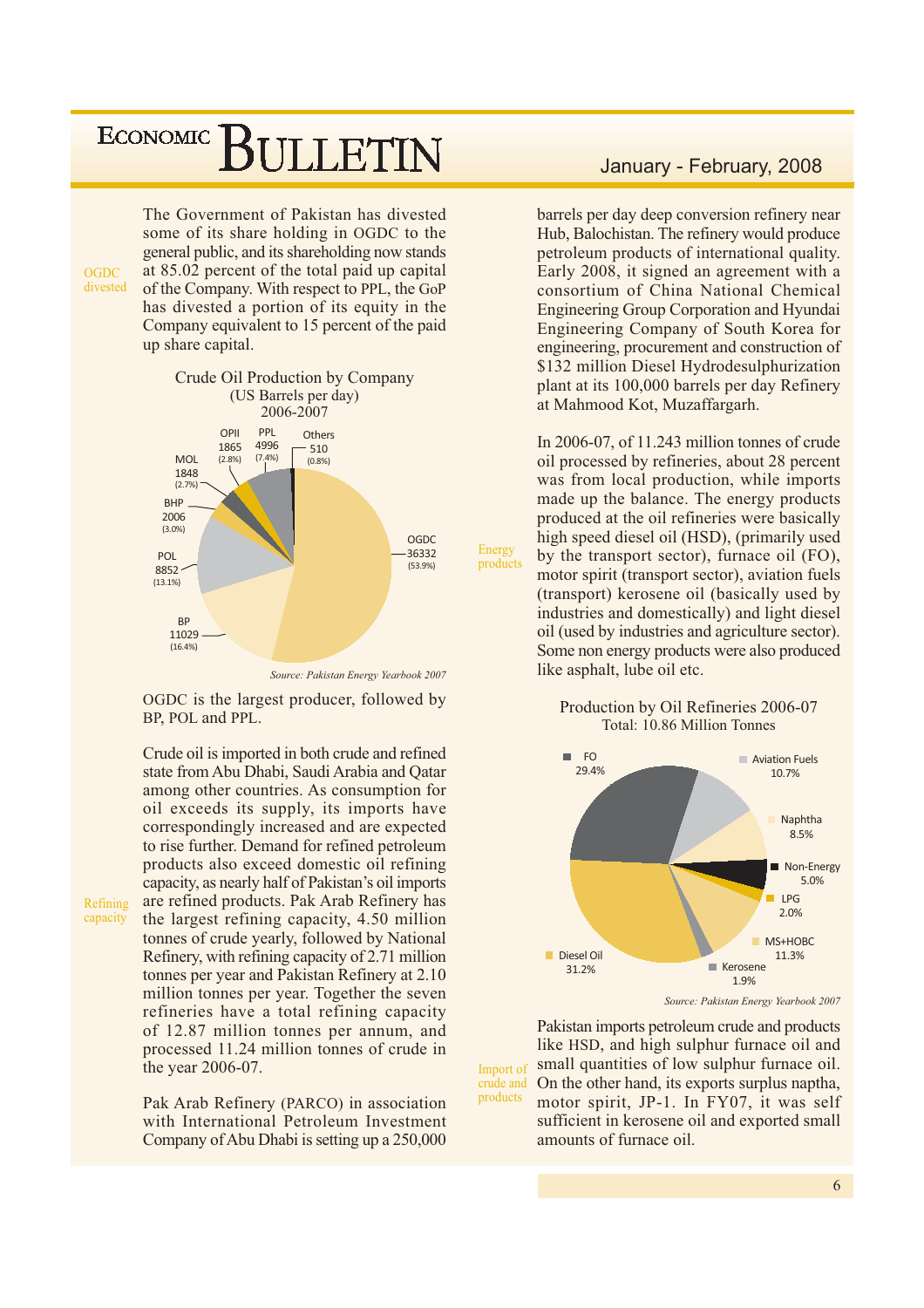

The Government has deregulated oil marketing

business and new players are entering the

market. Eleven companies have the licence

for oil marketing. Some of the largest oil

marketing companies are, Pakistan State Oil,

Shell Pakistan, Caltex, Total Parco, Attock

Petroleum among others. The policy is

to encourage entry of more companies to

expand the oil infrastructure and promote

Source: Pakistan Energy Yearbook 2007

Oil marketing companies

Oil

ting

marke-

healthy competition. The Oil & Gas Regulatory Authority (OGRA) has been given the mandate by the Federal Government to fix prices of petroleum products in accordance with the prescribed formula. The Federal Government has also issued policy guidelines to the Authority in respect of formulae for computing the said prices. The consumer prices are being notified by OGRA on fortnightly basis.

#### Natural Gas

Sui - the first discovery Pakistan has 28.18 trillion cubic feet of proven gas reserves. It is currently producing around 0.96 trillion cubic feet of natural gas. Since the first gas discovery in 1952 at Sui, Balochistan, a number of medium and small size gas fields, like Uch, Balochistan; Sawan, Mari, Qadirpur, Zamzama, Sindh have been discovered among others.

Pakistan has huge gas potential, with some potential areas in Western Balochistan and

#### January - February, 2008

the offshore having been explored little or not at all. The government greatly encourages investment in this sector, for which purpose it has enacted numerous policies and offers incentives, including privatisation of state run businesses and tax incentives that encourage exploration and production.

Development of new natural gas fields with the help of foreign investors is moving ahead in Pakistan. OMV (Austria), BP, ENI are some of the foreign companies operating locally. PPL, OGDC and OMV produce around 23 percent, 19.6 percent and 14.6 percent respectively of the country's natural gas. The operating two local companies are the country's largest natural gas producers, while OMV is the largest foreign company engaged in natural gas production.

> A significant development in the energy market has been the increase in natural gas in the primary energy supply mix from 42 percent in 2000-01 to 48.5 percent in 2006-07. If this trend continues, it would necessitate an increase in natural gas supply, either through intensified exploration efforts or through imports from neighbouring countries. Pakistan is making efforts to increase its gas production to support increasing consumption.

Change in consumption nattern

GoP

encourages

invest-

Foreign

compan-

ies

ment

There has been some change in the consumption pattern of gas by the different sectors of the economy. While transport was consuming only 0.9 percent of gas in 2001-02 by 2006-07, the figure stood at 4.6 percent, and for general industry gas consumption rose from 17.1 percent to 25.0 percent.

Natural Gas Consumption by Sector

|                        |         | $\cdots$ |
|------------------------|---------|----------|
|                        | 2001-02 | 2006-07  |
| Power                  | 38.8    | 35.5     |
| Domestic               | 17.7    | 15.2     |
| General Industry       | 17.1    | 25.0     |
| Fertilizer (Feedstock) | 16.9    | 12.6     |
| Transport (CNG)        | 0.9     | 4.6      |
| Fertilizer (Fuel)      | 4.9     | 3.3      |
| Commercial             | 2.7     | 2.6      |
| Cement                 | 0.9     | 1.2      |

ource: Pakistan Energy Yearbook 2007, Hydrocarbon Development Institute of Pakistan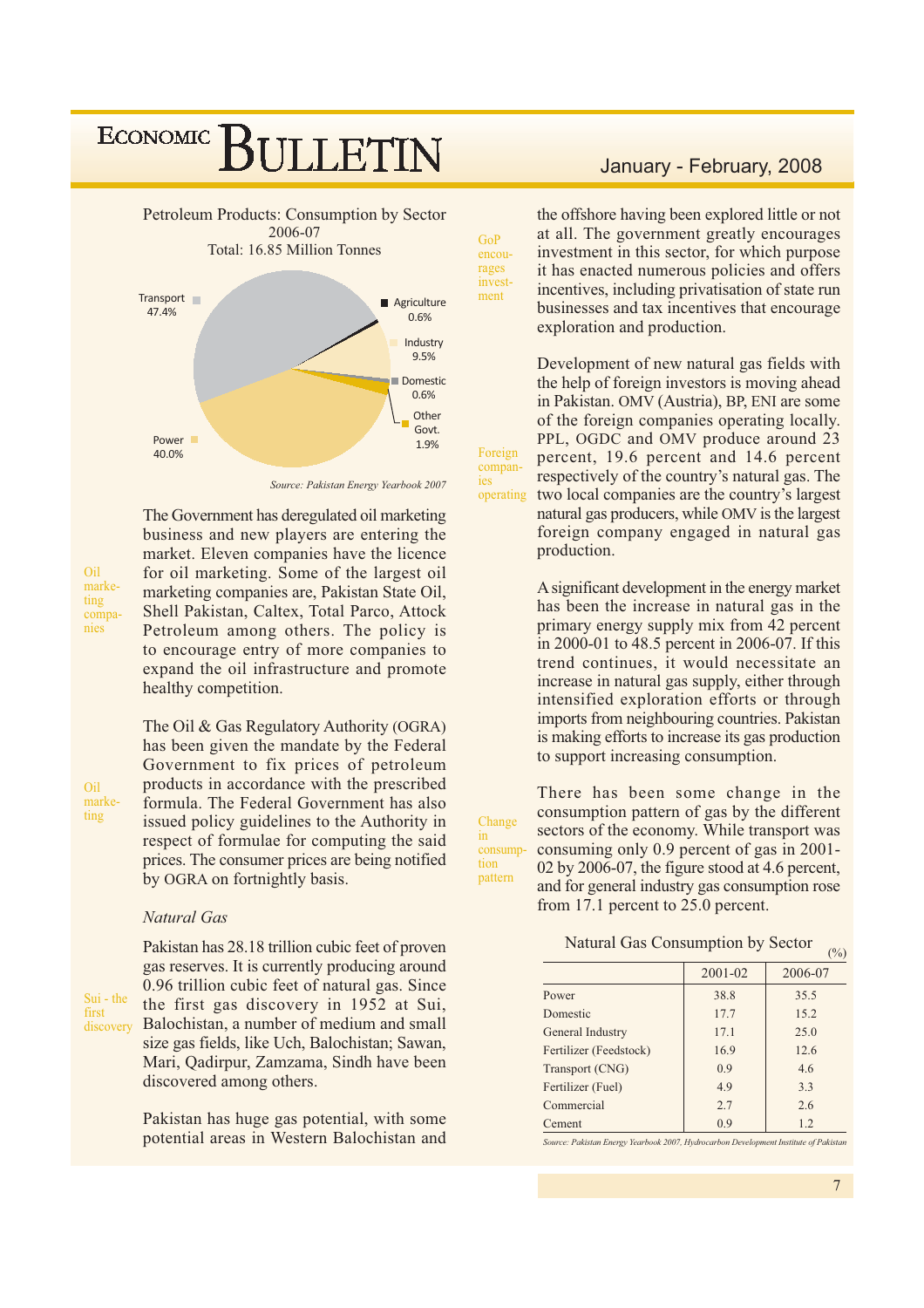**Network** has. grown

Pakistan has plans to substitute imported foreign oil with indigenous gas. It has a fairly developed transmission system/distribution network in the country, extending to major cities and towns. The network has grown from about 65 thousand kms in 2002 to 91.6 thousand kms in 2007, with the number of gas consumers rising from 3.7 million to 4.9 milion in the same period.

Various plans are underway to import gas from neighbouring gas producing countries through cross border gas pipelines. A memorandum agreement has been signed with Gazprom, Russian state owned oil and gas giant. The plan to build a pipeline from Iran's massive natural gas reserves to Indian markets across Pakistani territory, would earn Pakistan about \$70 million annually in transit fees from the pipeline. There are also plans to build a pipeline from Dolphin Project in Qatar to Pakistan via sub sea pipeline from Oman. Another option under consideration is a line from Turkmenistan to Pakistan via Afghanistan.

The natural gas utilities, Sui Northern Gas Pipelines Ltd (SNGPL) is supplying gas to towns and villages of Punjab and NWFP, while Sui Southern Gas Company Ltd (SSGCL) to towns and villages of Sindh and Balochistan. SNGPL has nearly 3 million consumers (98%) domestic,  $1.6\%$  commercial and  $0.14\%$ industrial consumers), while SSGCL has around 2 million. Development work continues and both companies are investing large sums in the transmission and distribution projects. These companies buy gas in bulk from several international and local E&P companies for distribution across its franchise areas.

Both the utilities have undertaken projects to expand their distribution network, thereby increasing their respective customer base. Transmission projects of SSGCL include a pipeline from Zargoon to Quetta, Quetta Pipeline Capacity Expansion Project III, among others. Similarly transmission projects of SNGPL include, augmenting the existing Hattar-Abbottabad/Mansehra transmission segment, laying of a pipeline from Rawat to Murree among other projects.

#### January - February, 2008

#### Liquefied Natural Gas (LNG)

 $LNG$ 

consump

tion to

Prices

deregu-

lated

an

fuel

grow

The gap between gas demand and supply is expected to widen to 1000 MMCFD by 2010-11, as consumption levels grow over the next few years. This necessitates development of new natural gas fields, importing gas in the form of liquefied natural gas (LNG) from resource rich neighbouring countries.

A highly capital intensive industry, the government plans to facilitate investors to set up LNG import projects. It is setting up an offshore LNG import terminal at Port Qasim. Because it is cleaner and less carbon intensive than either oil or coke, its demand has risen.

#### Liquefied Petroleum Gas (LPG)

Currently LPG is contributing 0.5 percent to the total energy supply mix (this includes imports and production from field plants). LPG is supplied to domestic users both by the local refineries and is also imported. In places where natural gas distribution network is not available, LPG is being used. Currently about 1779 tons per day LPG is being supplied from the refineries and field plants to the different sectors of the economy.

OGRA Regulates LPG Activities in the Country. The Government has deregulated the LPG prices in August 2000, allowing the prices to be determined by market dynamics. The LPG policy 2006 has obligated OGRA to fix the maximum base stock price of LPG in accordance with the Saudi Aramco for contract price for each month. As of June 30, 2007, there were 10 producing companies, 60 LPG marketing companies operating in the country, while 61 licences for the construction of storage and filling facilities have been issued. An investment of approximately Rs11 billion has so far been made in this sector.

#### Compressed Natural Gas (CNG)

As the oil import bills rises with a CNG as commensurate increase in the import of diesel oil, mainly used as transport fuel, the alternate government is encouraging the use of CNG, as an alternate fuel for road transport vehicles.

Plans to

import

 $\overline{gas}$ 

Gas utilities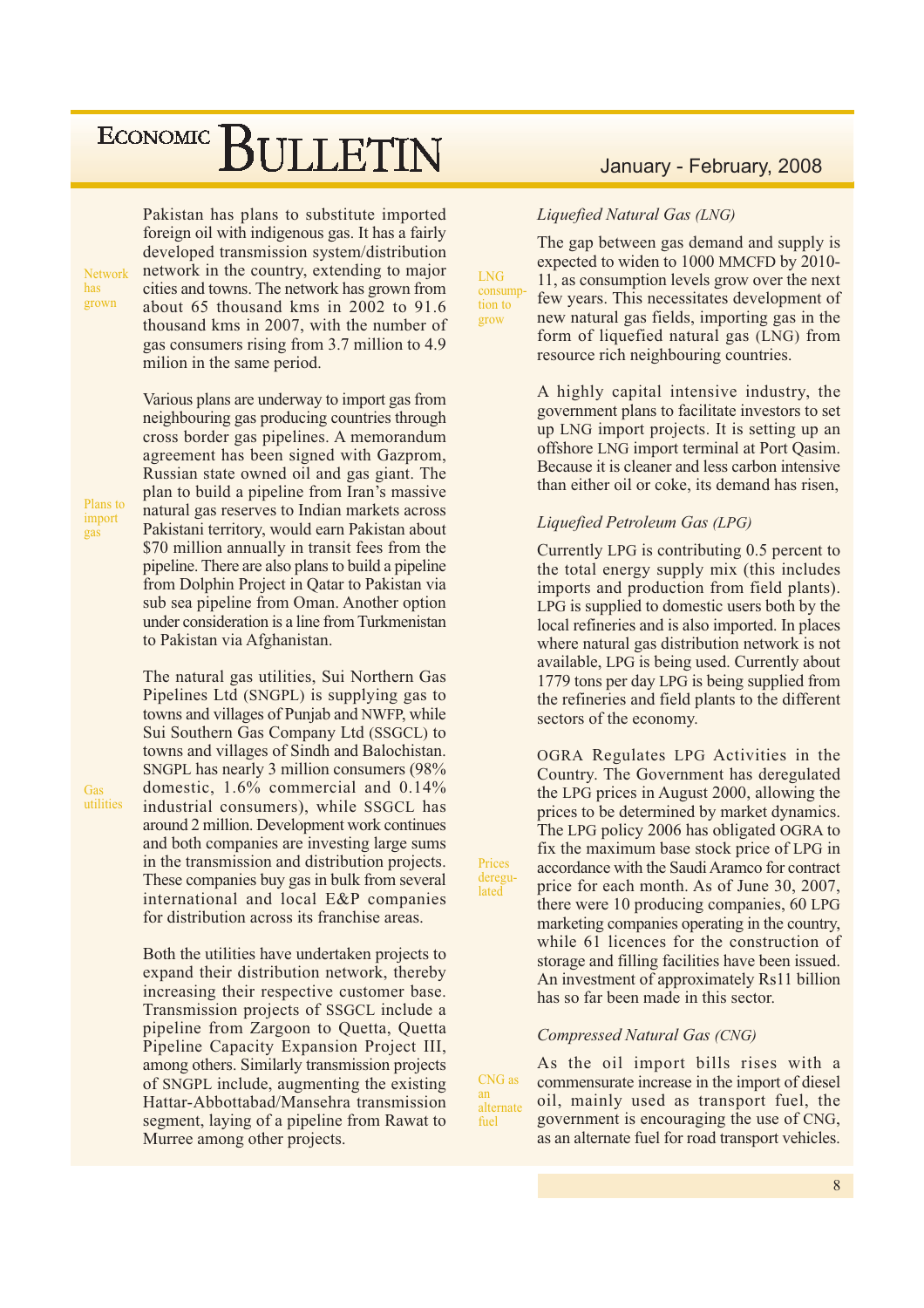The initiatives for its development includes; liberal licenses are being provided for establishing CNG stations, tax exemptions on CNG equipment, tax exemptions for CNG business, natural gas tariff for CNG linked to petrol etc.

As a result of government initiatives, the number of CNG stations has risen, more are under construction, large investments have been made in the sector, creating job opportunities for thousands. Pakistan is the leading Asian CNG user and the 3rd in the world. CNG equipment is now being manufactured locally and few companies have started production of dedicated CNG buses. There is a CNG Conversion Strategy, where existing diesel buses would be converted to CNG and gradually the entire diesel bus fleet would be replaced by CNG and/or petrol CNG dual fuel. Governments' policy incentives have greatly assisted in CNG development in the country, and if this continues the foreign exchange savings would help in containing the import bill.

**Initiatives** for CNG development

> During FY07, OGRA issued 2218 licenses for construction of new CNG stations. Pakistan now ranks third in the world with 1450 functional CNG stations and more than 1.2 million vehicles have been converted to CNG. Around Rs45 billion has been invested in this sector so far and another 28 billion is in the pipeline expected to be made in the next two years.

#### Coal

**Small** share in energy mix

Coal plays a small role in Pakistan's energy mix. Currently it has a 7.3 percent share in the country's energy mix, which is projected to rise to 19 percent by 2030. Energy Security Action Plan has set a target of generating 20000 MW power from coal by 2030.

Total production of coal stood at 4.87 million tonnes in 2005-06. Besides domestic production, coal is also imported by Pakistan Steel for use as coke. Coal is mainly produced in Lakhra, Sindh; Duli, Pir Ismail, Ziarat, Mach, Sharigh in Balochistan. Coal has been

#### January - February, 2008

discovered in Thar desert in the Sindh province, with enormous potential for development.

Both local and foreign investors have shown an interest in developing these mines, with China taking keen interest. The Government's policy is to develop the reserves so they can supply to large electric power plants to be built in tandem with the coal mines.

Over 52 percent of the coal produced is used by cement and other industry as they have reduced their dependence on furnace oil. Brick kiln industry consumes 41.5 percent of the coal produced. The rest is consumed by Pakistan Steel and WAPDA for power generation. The conversion of cement industry from furnace oil to coal has generated a demand for  $2.5-3.0$  million tons of coal per annum.

#### Electricity

Cement

industry's

usage of

Thermal

genera-

tion

coal

Pakistan's current installed power generation capacity is 19420 MW. Of the total, thermal (WAPDA), KESC  $&$  IPPs) accounts for 64.2 percent of installed capacity, hydel makes up for 33.4 percent and nuclear 2.4 percent.

In 2006-07, there was a gross generation of 98 thousand Gwh of electricity, where 65 percent accrued from thermal (35% was generated by IPPs, 22% by WAPDA and 8% by KESC), 32.5 percent from hydel and nuclear contributed 2.3 percent. For fuel, thermal electricity generation largely depends on gas  $(56\%)$  and oil 43.8%) and uses coal for generating only 0.2 percent of the electricity. Besides domestic generation, WAPDA also imports electricity from Iran.

Current supply is estimated at 15055 MW against demand of slightly more than 17600 MW, leading to a shortfall of 2500 MW. While capacity expansion plans are underway to increase supplies, but as demand is projected to increase further, the supply-demand deficit would continue to widen. As capacity expansion projects come online, there would be some increase in supply.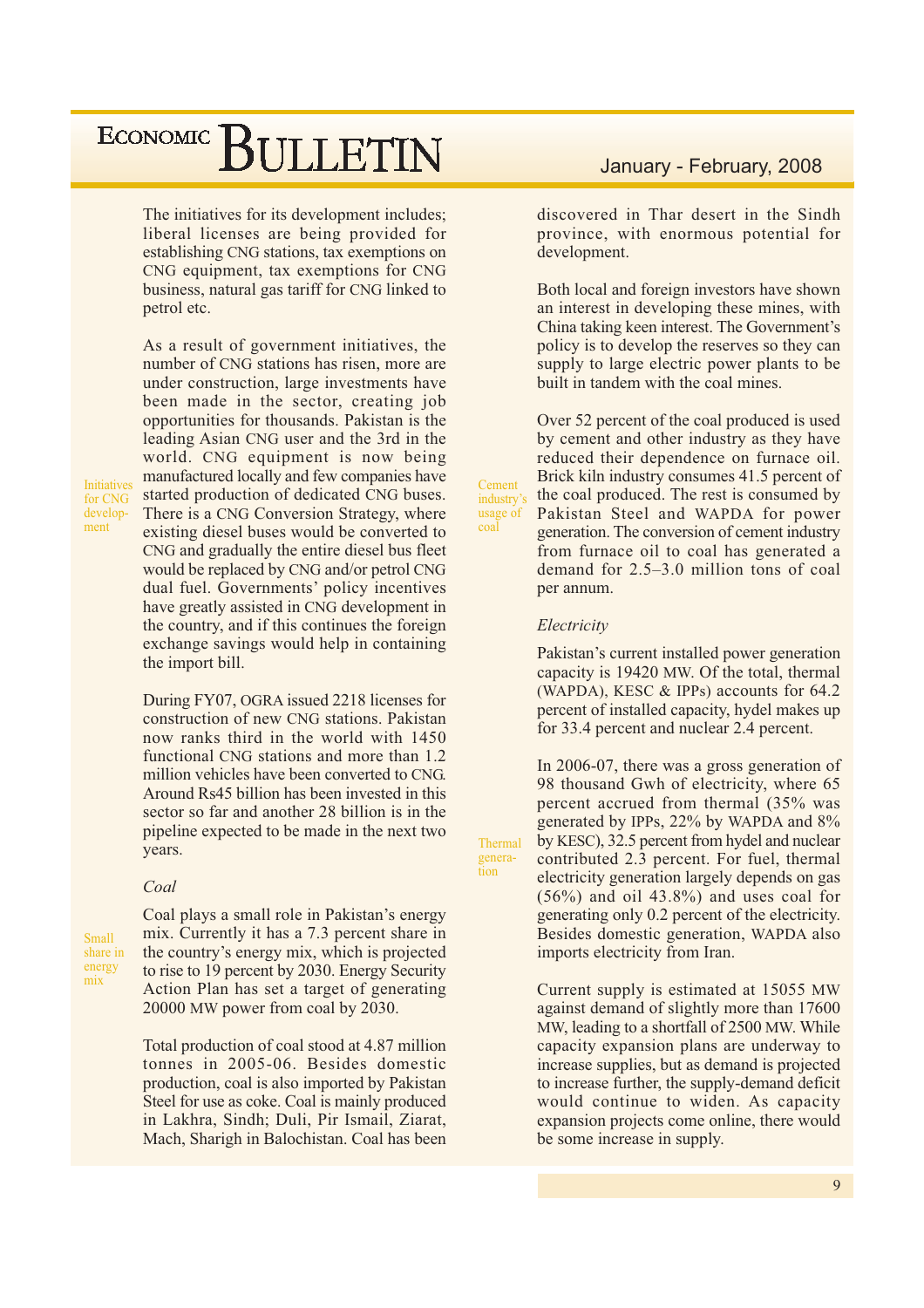**Electricity Consumption by Sector** 

 $2006 - 07$ 

| 72,712 Gwh                         | $\frac{9}{0}$ |
|------------------------------------|---------------|
| Domestic                           | 45.8          |
| Industrial                         | 29.0          |
| Agriculture                        | 11.2          |
| Commercial                         | 7.4           |
| <b>Bulk Supplies</b>               | 5.9           |
| Street lights, traction and others | 0.7           |

Source: Pakistan Energy Yearbook 2007

**IPPs** 

setup

**PPIB** 

setup

setup

Pepco

formed

Public sector power utility, Water and Power Development Authority (WAPDA) supplies power to the whole of Pakistan, except the city of Karachi, which is supplied by KESC. Not only is WAPDA carrying out the business of generation, transmission and distribution of power, but is also responsible for irrigation, drainage and flood control. Additional generation of electricity comes from the IPPs.

KESC was privatised in 2005 with the transfer of 73 percent shares of GoP alongwith management control to the new owners. Siemens Pakistan Engineering Ltd were appointed as the Operations and Management contractors for the operations and management of the company.

It was in early 1990s that the Government adopted a policy to facilitate private sector participation in the energy sector. It also adopted a plan for power sector privatisation where WAPDA the main electric utility would be privatised.

The \$1.6 billion, 1292 MW Hub Power Project (Hubco) was the first private power project in Pakistan. More power projects in the private sector were later set up, under the 1994 Private Power Policy, (Policy Framework & Package of Incentives for Private Sector Power Generation Projects) which aimed primarily to attract private capital to the power sector and to standardise the conditions of investment for independent power producers.

The country was experiencing severe power shortages during the 1980s and early 1990s. To minimise load shedding, the Government

#### January - February, 2008

felt the need for a policy that would rejuvenate the energy sector. The Policy brought favourable results as a number of Independent Power Producers (IPPs) were commissioned. In 2007, the 16 IPPs have an installed capacity of 5822 MW of electricity generation. KAPCO and HUBCO are the two large power plants, with 1466 MW and 1292 MW of installed capacity respectively.

To improve investment incentives in the domestic power sector, the Private Power and Infrastructure Board was established in 1994, which was dedicated to serving as one window facility to investors in Pakistan's private power sector. It provides advice and guidance for the implementation of power plant projects.

The National Electric Power Regulatory Authority (NEPRA) was created under the NEPRA Act in 1997, with the aim to ensure fair competition and consumer protection. It **NEPRA** is primarily responsible for the issue of licences for power production, transmission and distribution, specification of electricity tariffs. both with regard to remuneration of producers and in terms of consumer side pricing.

Under the restructuring programme of Pakistan's power sector, WAPDA has been transformed into four power generation companies (GENCOs), nine distribution companies (DISCOs) and a national transmission and power distribution company (NTDC). Prior to the restructuring of WAPDA into nine distribution companies, Lahore, Restructuring of<br>WAPDA Gujranwala, Faisalabad, Islamabad, Multan, Peshawar, Hyderabad, Quetta and the Tribal Electric Supply Company, there were Area Electricity Boards, to administer the supply and distribution, construction, expansion and operation of the distribution system. These entities are incorporated under the management of Pakistan Electric Power Company (Pepco).

> Given the growing power crisis, the Pakistan Electric Power Company has been constituted to look after the supply and distribution operations of the companies formed as part of the power plan. It is an independent body

**KESC** privatised

**WAPDA** 

Hubco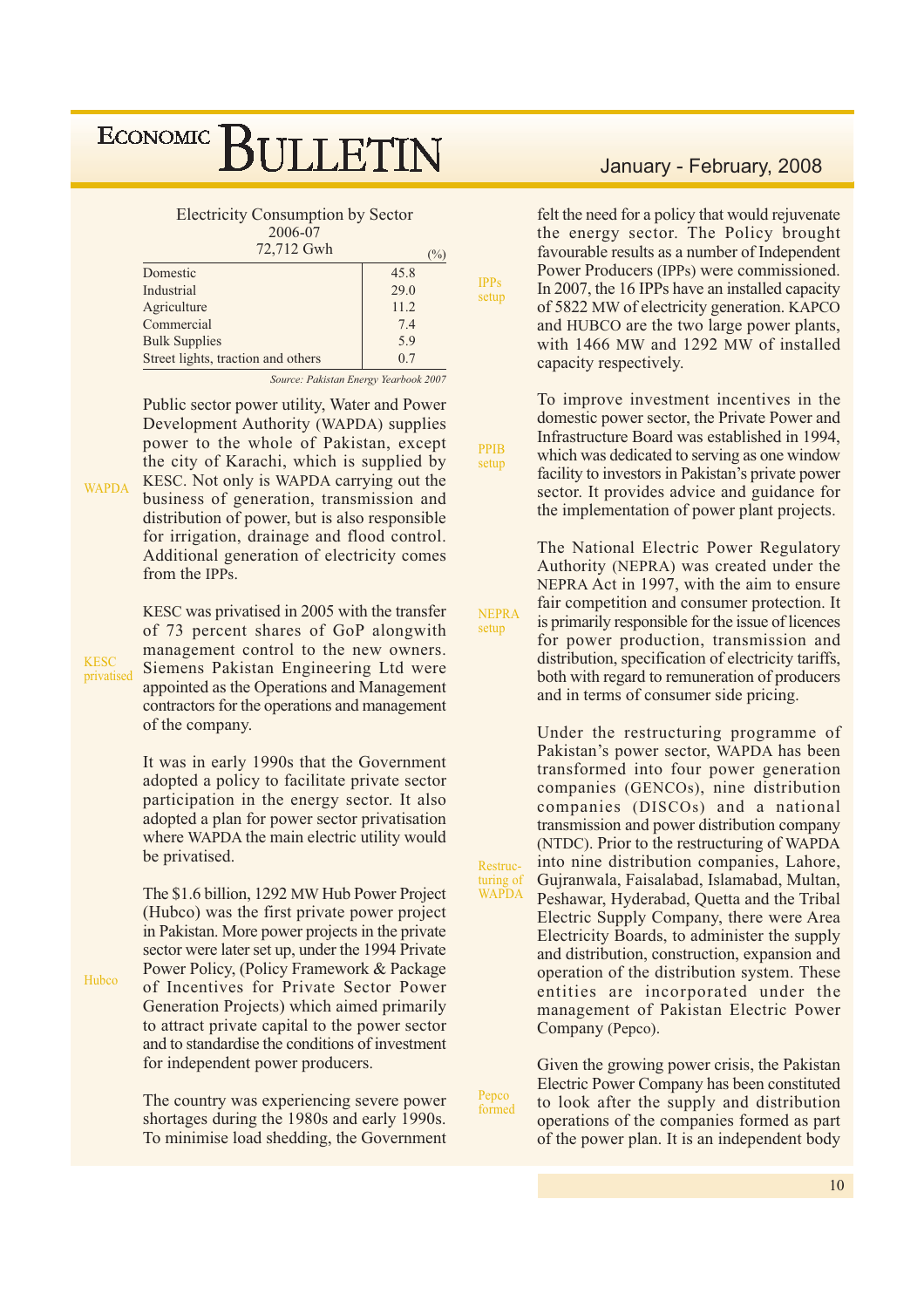reporting directly to the Ministry of Water and Power.

Pepco has plans to generate about 1400 MW of electricity to meet the 2000-3000 MW shortage the country is currently facing. Adding increased production by the Independent Power Producers would raise supplies by another 400-450 MW by the end of 2008. The remaining gap is expected to be met through energy conservation/load management, plugging of line losses and reducing theft.

One third of electricity generated through hydel sources

Projects

under

study

Slightly over one-third of the electricity generated in the country is through hydel sources. These hydroelectric plants, with the largest being Tarbela with 3478 MW of installed capacity, and others being Mangla (1000 MW) Warsak (243 MW), Chashma (184 MW) are basically WAPDA hydel plants. There are plans to develop additional hydroelectric generating capacity.

There are a number of hydropower projects under study, like the Dasu Project, Burji, Patan, Thakot, Yulbo, which once completed will add to 20770 MW to the installed capacity.

Priority water sector projects, which have been approved for construction (Phase I) include among others. Sabakzai dam project. Mirani dam, Mangla dam raising project, Thal flood water canal, Gomal zam dam project, Naigaj dam. There are projects approved for construction under Phase II. These include among others, Basha Diamer Dam project (will generate 3660 kw of electricity) Sehwan Barrage Complex project, Hingol Dam project, Akhori Dam, Gaj Nai Dam. These projects are expected to be completed in the next 3–6 years and will either raise power generation, or bring larger area under construction or raise water storage capacity.

Then there are water sector projects under Phase III, like Kalabagh, Yugo, Skardu Dam project, Rohtas, Kalam, Dhok Pathan, with different status. For some the pre-feasibility study has been completed, for others the feasibility study, and some are at the detailed engineering and design stage.

### January - February, 2008

#### Challenges in the Energy Sector

to rise

Coal

resource

under-

utilised

Poor

infrast-

ructure,

Misma-

The energy sector in Pakistan is beset with a host of issues. Rising demand and lagging supplies have exerted strong pressures on the available energy resources, turning Pakistan Deficit is expected into an energy deficient country. The deficit as percent of energy requirement is projected to rise from current levels of about 27-30 percent to 46 percent in FY15 and further to 64 percent in FY25.

> The energy supply mix in the economy has altered over the years. Natural gas has become the most popular source of energy, while the share of oil in total consumption has declined. However, the share of indigenous coal in energy production is no more than 7 percent. compared to India, China and Indonesia, where coal accounts for a major part of power production. At the time of inception, 60 percent of Pakistan's power was produced from coal, but today it is one of the most dependent country in the region on imported energy. The coal sector offers a lot of potential, it is waiting for appropriate policies, which would exploit this available natural resource.

> Besides the under-utilisation of hydro and coal resources, there is a mismatch of long term energy planning with economic growth forecasts, transmission losses due to poor quality of infrastructure and a significant amount of power theft, illegal power supply (this reduces billing and non-payment of arrears), electricity stolen (used but not paid for), periodic droughts affecting the availability of hydro power, rural electrification, environmental challenges, the need for large investments in energy resource development to meet the needs of an expanding economy and improving the efficiency of public sector institutions.

An example of the mismanagement plaguing the power sector, was the recent power breakdown in Karachi. The NTDC, a subsidiary of Pepco, disconnected supplies to the nagement privatised KESC over outstanding dues. The organisation owes approximately Rs13.7 billion to NTDC, while KESC's receivables

power theft. electricity stolen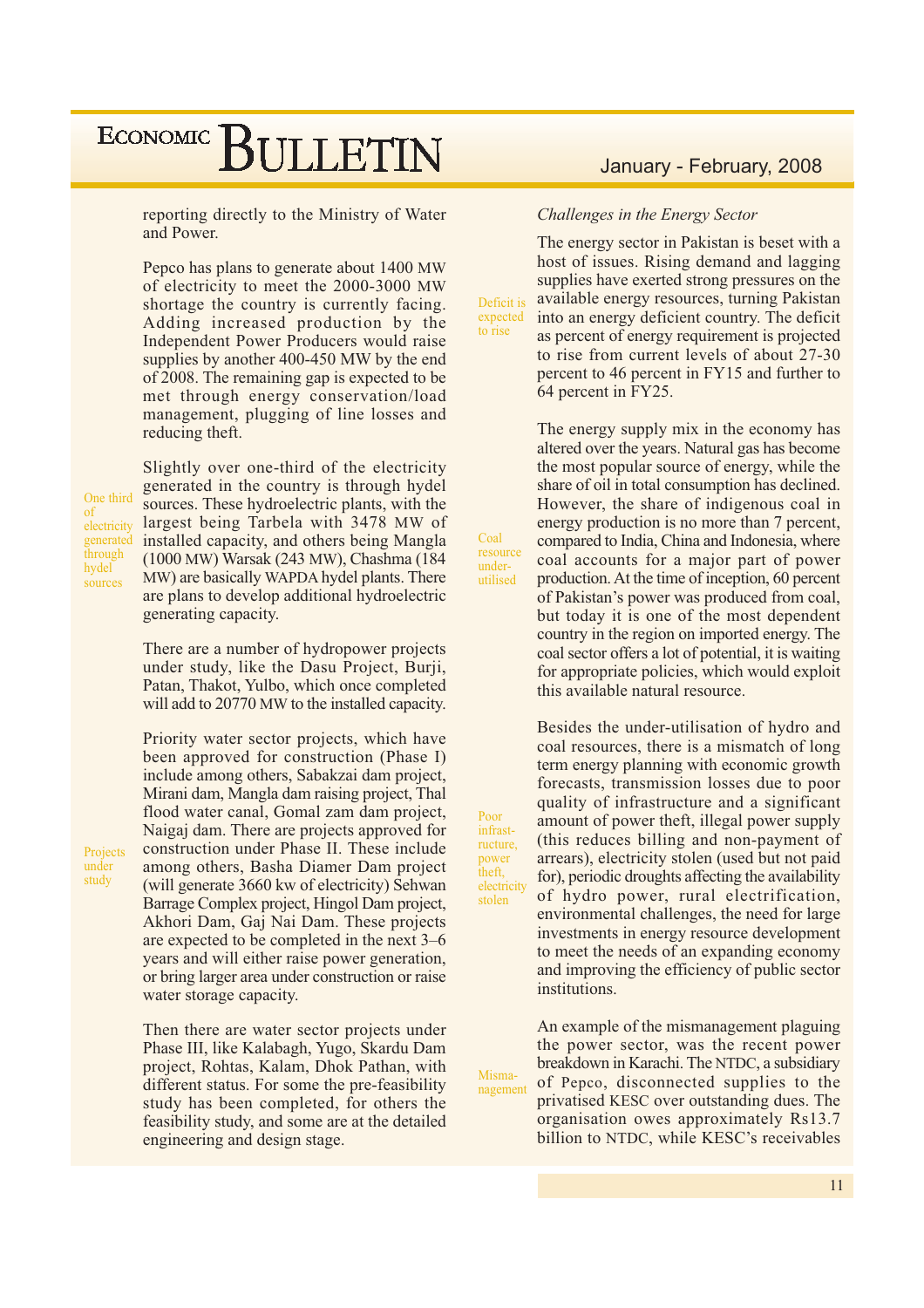on various counts from the government are around Rs11.3 billion. The KESC had received a notice that it has to repay Rs3 billion out of this outstanding dues, otherwise power supplies would be cut off.

This incident when Pepco cut off power supplies to KESC, caused power outages throughout Karachi, disrupting manufacturing and business activities, water shortages, traffic disruption and misery to the 16 million inhabitants of this city. KESC's own generation meet little more than half of the peak hour requirement of around 1900 MW for Karachi. The rest is supplied by the Independent Power Producers and WAPDA.

Frequent power breakdowns in Karachi, the financial and commercial centre of the country, has led a large number of firms in the manufacturing sector to set up their own individual power generating units. In a paper *Inefficiencies in Public Electricity Provision* and Impacts on Firms in Karachi's Manufacturing Sector', the author Nausheen H. Anwar, has through her study shown that failure of the public sector utility because of transmission and distribution losses and nontechnological reasons are major factors of inefficiency in electricity supply by the KESC.

The author has further identified four options to deal with the inefficiencies created by the KESC – (i) firm to have its own generating system, not relying on any external source, *(ii)* use private generation only when the public supply falls short or becomes erratic in cases of emergency, *(iii)* firm to have private generating capacity but taps into the public source, when it is deemed to be reliable and  $(iv)$  firm to rely solely on the public source for the provision of power no matter how unreliable.

Factors retarding power generation

Options

to deal

ineffic-

iencies

with

Power shortage is not a recent phenomenon, but dates back to more than a decade. Enhanced demand for electricity has not been matched by a corresponding increase in the installed power generation capacity. This has suffered due to a lack of consensus on the dam issue, silt build up in the two major hydel

#### January - February, 2008

reservoirs Mangla and Tarbela, slow growth of the IPPs among other factors. Reservoir sedimentation has led to storage losses. For instance Tarbela had an original storage capacity of 11.62 MAF in 1974 which has dropped to 8.24 MAF in 2006 (storage loss of 29%) and would show a further loss of 5.40 MAF by 2025. Similar is the case with Mangla and Chashma dams.

Hydel power generation has been constrained, as the water shortage capacity of the reservoirs has declined. With water availability a key issue, enhanced electricity generation through hydropower projects is questionable. However, small hydel power projects are in the pipeline, construction work on Mangla dam is near completion and the Ghazi Barotha Power Plant has been commissioned in phases. There are capacity expansion plans by Hubco and Kapco and alongwith other core thermal power plants, the installed generation capacity is projected to increase.

Hydel

power

tion

ned

genera-

constrai-

We give below excerpts from a recently published (March 2008) report by AKD Securities, titled, 'A Power Sector Update Report'.

Pakistan's current installed power generation capacity is 19420 MW of which 64 percent is thermal, 33 percent hydro electric and 2 percent nuclear. However, due to water shortage and low efficiency of older plants, current supply is estimated to be 15055 MW against demand of 17689 MW, leading to a deficit of approximately 2500 MW, and at peak demand of approximately 3000 MW. Capacity expansion expected to come online by CY10 would increase total supply to 17055 MW. However, an ominous 3529 MW deficit by 2010 would still be present as projected demand is in excess of 20000 MW.

Independent Power Producers have grown at a snail's pace during the last six years adding an insignificant 27 MW in their repository in the backdrop of the looming power deficit in the country, which is expected to reach 3000 MW at peak demand this summer. Electricity

supplies cut off

Power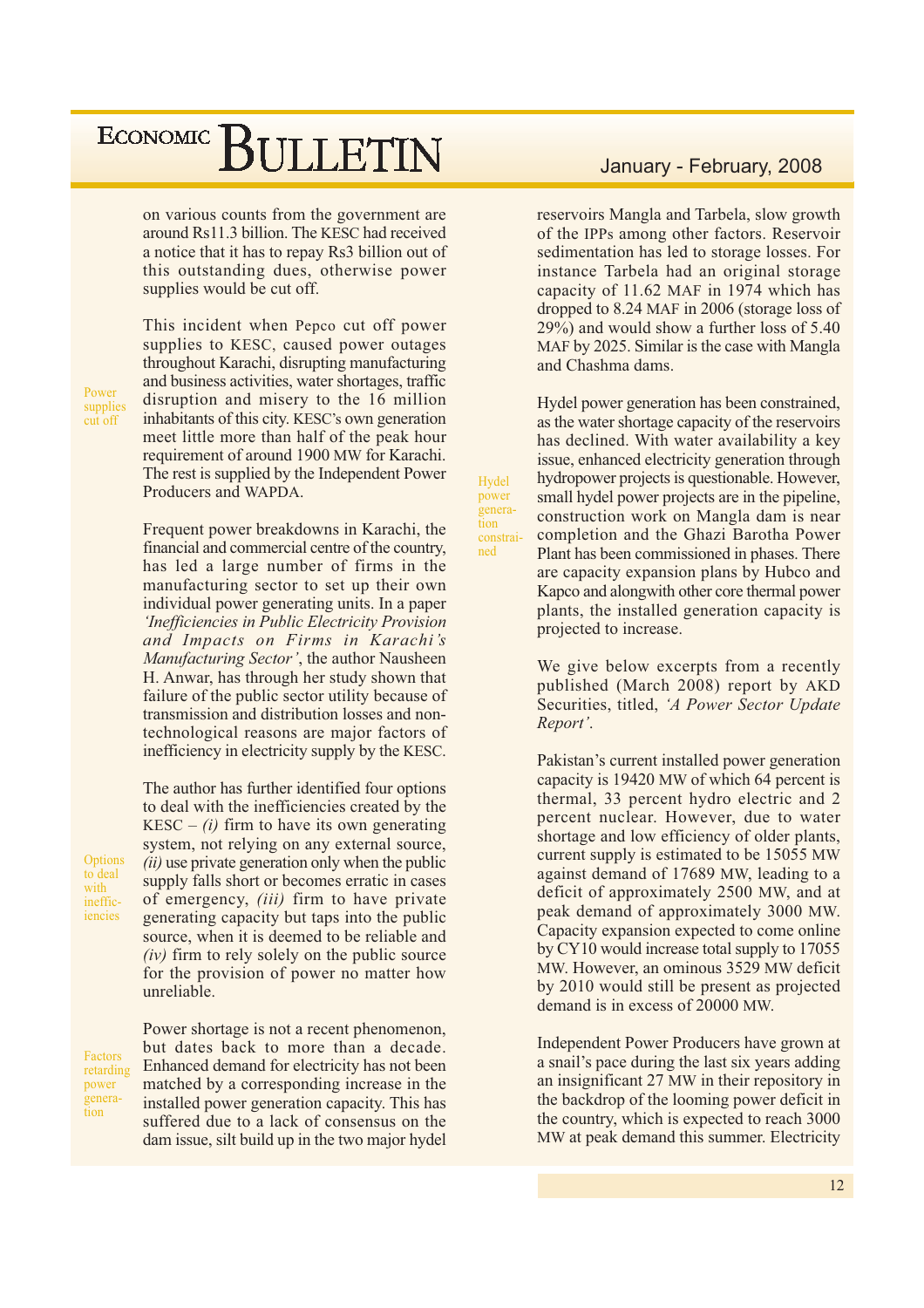demand is growing at a rate of 8–9 percent per annum and is expected to exceed supply by 5500 MW by 2010.

The average per capita consumption in Pakistan is approximately 455 KWh compared to Asia at 646 KWh, and regional countries such as China and Thailand which have per capita electricity consumption in excess of 1000 KWh. If we are to assume 2 percent growth rate in population, Pakistan's development plan for power generation is expected to take per capita consumption to 880 KWh by CY10.

Amongst the listed IPPs, the Hub Power Company and the Kot Addu Power Company are at advanced stages in planning the expansion of their power generation capacities.

The Private Power and Infrastructure Board of Pakistan estimates Pakistan's hydel based power generation potential to be approximately 41722 MW with substantial hydel potential still untapped.

Hydel power generation has been sharply impaired in the last few decades as the water shortage capacity of the reservoirs in Pakistan has declined by a worrying 24 percent from the original capacity of 15.2 MAF. Adding fuel to fire, it has estimated by the Planning Commission that because of silt build-up, the country's water storage capacity will go down further by 12 percent in the next decade.

Figures provided by Pepco reveal that presently only 37 percent or 2400 MW electricity is being generated from hydropower projects against a capacity of 6479 MW because of water shortage in the dams.

With the GoP occupied with the demand/ supply gap, it is likely that attractive tariff incentives will be offered to stimulate investments in the nower sector. Moreover, the GoP through the National Electric Power Regulatory Authority has recently allowed power distribution companies to increase their tariff from  $Rs0.38/KWh$  to  $Rs0.70/KWh$ .

#### **Expansion Plans**

 $IDD<sub>e</sub>$ 

Hubco

Major IPPs are in the process of expanding their generation capacities. Hubco has been pre-qualified for bidding of three power projects - UCH2, Faisalabad Power and Lahore Power, Kapco is in talks with NEPRA for tariff determination of its 450 MWs expansion.

Seven companies have signed the Implementation Agreement, adding 1210 MW in the total power generation capacity of the country.

A key concern remains the financial health of public utilities. Delay in payment by the public utilities could lead to cash flow problems for the IPPs. This fear is somewhat muted with the recent 10 percent hike in electricity tariff for WAPDA Discos. Though the tariff hike does not affect the IPPs as their payments are governed by their respective PPAs, it does improve the financial position of public utilities.

Hubco is the first ever thermal power plant in Pakistan with a name plate capacity of 1292 MW. To meet the growing demand of power, Hubco is planning to install different projects including a diesel fired, coal fired and hydel based power plants in the country.

Hubco is expanding its operations and setting up a new diesel fired power plant at Narowal (Punjab) with a capacity of 225 MW. This power plant has a life of 25 years and it is under the government's fast track project scheme for power generation and scheduled to come online by the end of March FY10.

Hubco has two more expansion plans which are still on the cards. One is a hydel power plant which has a capacity of 84 MW and the other one is a coal fired plant with a similar capacity of the existing plant possibly near the current plant site.

To diversify the company's business in the energy sector, Hubco has submitted an expression of interest for acquisition of SSGC in a form of consortium with Mitsui and Gas Malaysia.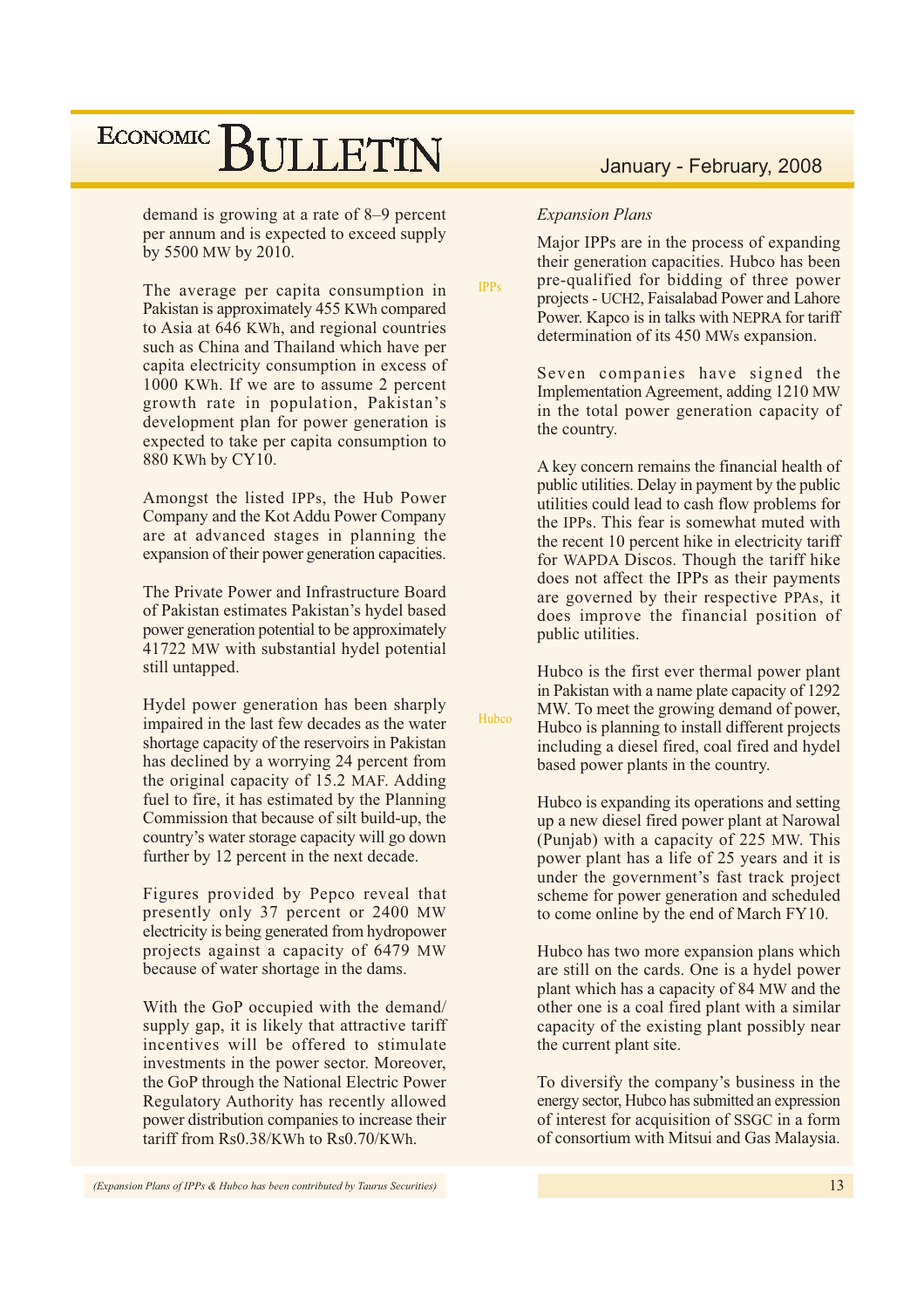The consumption of petroleum products has increased by 11.4 percent, mainly due to higher consumption of FO and HSD.

#### Developing Alternate Forms of Energy

Pakistan has experimented with measures for promoting renewable energy sources since the 1980s. The importance of this was realized vears back, but now there is greater focus, as oil imports are becoming costlier, hydel resources are largely untapped, coal reserves date back have not been exploited fully; with the result that the rapidly rising demand for natural gas and electricity is exerting pressures on available energy sources and imports are straining the balance of payments. Pakistan is working to expand the use of renewable energy to meet the energy deficiency gap.

> Earlier measures in this area was the establishment of the Pakistan Council of Appropriate Technology (PCA), established in 1975 with its focus primarily on the areas of mini-hydropower, biogas plants, solar cookers and small wind energy conversion systems; and setting up of the National Institute of Silicon Technology in 1981 which was involved in the research, development and commercialisation of solar energy. These two institutions were merged into the Pakistan Council for Renewable Energy Technology in 2001, to better coordinate research activities and avoid overlaps.

In Pakistan, the renewable sources of energy

include, wind energy, solar energy, energy from micro hydel units and bio-energy. To promote the use of renewable energy, the Government set up the Alternative Energy Focus on Development Board in 2003, with the responsibility of developing various plans to harness wind, solar and solar thermal sources of energy. It is the government's endeavour to increase the share of renewable energy upto 10 percent of the total energy mix in the country.

> In the book, 'Energy Issues in Pakistan', published by the Pakistan Institute of Development Economics (2007) the paper, 'Renewable Sources of Energy in Pakistan',

#### January - February, 2008

by M. M. Qureshi looks at the possibilities of developing energy from non-conventional and renewable forms of energy. Cost of oil has been going up regularly, the supply of natural gas is not infinite, the cost of discovering more gas fields requires massive investment. So given these factors, it has become imperative to tap the renewable forms of energy.

The paper identifies a number of sources of renewable energy that will add to the overall energy mix in the country. These sources include hydropower, biogas, solar energy and wind energy. Solar energy of various types is under consideration. Windmills can be installed in coastal areas or suitable windy regions to produce mechanical energy. The AEDB has recently acquired land in Sindh, where potential investors would install wind energy mills to produce 1200 MW of electricity.

Wind-

mills to

be set up

The City Government Karachi is also working towards alleviating the hardship faced by the 18 million citizens of this mega city, because of persistent load shedding of electricity. They are exploring new avenues of alternate energy production. It is looking into the development of solar energy system for parks, street lights, lamp posts etc. A Chinese firm is going to build a power plant to cater to the needs of the pumping station at Gharo. The UAE government has donated a 320 MW Power Generation Plan for setting up in Karachi, which should help reduce electricity shortfall.

A subsidiary of Pepco, Faisalabad Electric Power Company has entered into a power purchase agreement for 7 MW power with Shakarganj Sugar Mills. The plant would be using molasses, a waste product from sugarcane to produce biogas for electricity generation. Pepco is promoting alternate energy generation sources by offering attractive tariffs. Other proposals to develop alternate sources of energy are being looked into.

The new democratic government has to deal with a number of economic challenges. The power sector should take centre stage, as all economic activity centres on uninterrupted power supplies.

Earlier steps

Measures

to 1980s

renewable source of energy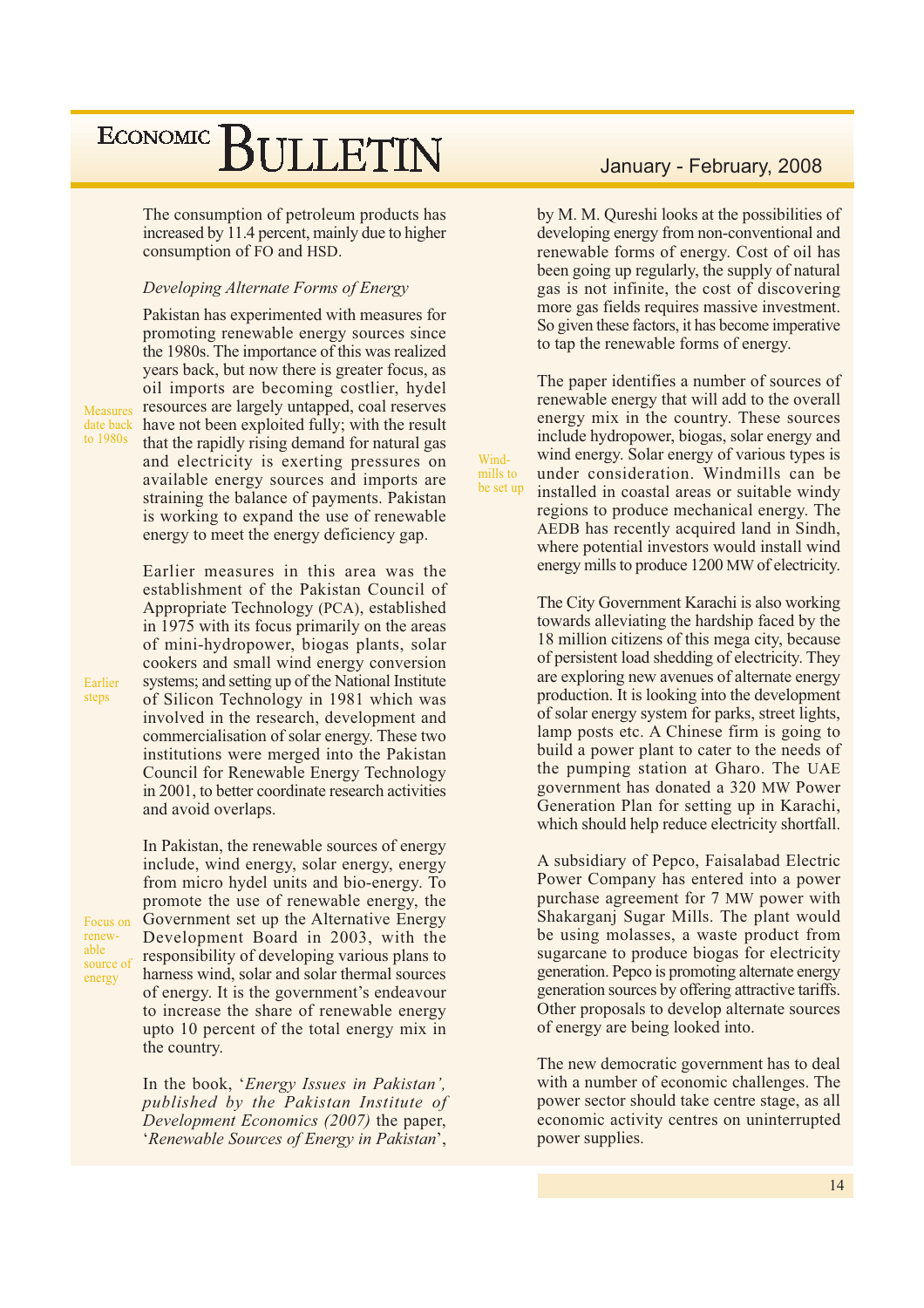January - February, 2008

|                                                      |                 |                          | Energy Balances 2001-02 to 2006-07 |          |                          | (Million TOE) |
|------------------------------------------------------|-----------------|--------------------------|------------------------------------|----------|--------------------------|---------------|
| <b>Source</b>                                        | 2001-02         | 2002-03                  | 2003-04                            | 2004-05  | 2005-06                  | 2006-07       |
| <b>Oil Products (Energy)</b>                         |                 |                          |                                    |          |                          |               |
| <b>Opening Stock</b>                                 | 0.66            | 0.77                     | 0.57                               | 0.74     | 0.77                     | 0.78          |
| Prod. from ARL, DRL <sup>1/</sup>                    | 1.70            | 1.71                     | 1.62                               | 1.86     | 1.88                     | 1.84          |
| Prod. from Other* Refineries <sup>1/</sup>           | 7.34            | 7.39                     | 8.15                               | 8.68     | 8.67                     | 8.54          |
| Petroleum Products Imports                           | 9.13            | 8.53                     | 5.38                               | 5.85     | 6.17                     | 8.42          |
| <b>Gross Supply</b>                                  | 18.83           | 18.41                    | 15.73                              | 17.15    | 17.50                    | 19.58         |
| Refineries Own Use                                   | $-0.13$         | $-0.12$                  | $-0.12$                            | $-0.12$  | $-0.12$                  | $-0.10$       |
| Export/Bunkers                                       | $-0.80$         | $-1.01$                  | $-1.07$                            | $-1.28$  | $-1.62$                  | $-1.70$       |
| <b>Power Plants</b>                                  | $-6.14$         | $-5.86$                  | $-2.67$                            | $-3.37$  | $-4.11$                  | $-6.57$       |
| <b>Closing Stock</b>                                 | $-0.77$         | $-0.56$                  | $-0.74$                            | $-0.77$  | $-0.78$                  | $-0.96$       |
| Net Supply                                           | 10.98           | 10.84                    | 11.12                              | 11.60    | 10.88                    | 10.25         |
| T & D Losses & Stat. Diff.                           | 0.10            | 0.02                     | 0.02                               | 0.11     | $\overline{\phantom{a}}$ | 0.32          |
| Net Consumption                                      | 11.10           | 10.86                    | 11.14                              | 11.71    | 10.88                    | 10.57         |
| <b>GAS</b>                                           |                 |                          |                                    |          |                          |               |
| Opening Stock in Pipeline                            | 0.06            | 0.06                     | 0.07                               | 0.08     | 0.08                     | 0.09          |
| Processed by $SSGC2$                                 | 5.90            | 5.88                     | 7.57                               | 8.08     | 8.51                     | 8.51          |
| Direct Supplies <sup><math>3/</math></sup>           | 11.92           | 12.44                    | 14.96                              | 16.93    | 17.84                    | 18.10         |
| Associated Gas <sup>4/</sup>                         | 0.46            | 0.42                     | 0.38                               | 0.47     | 0.62                     | 0.45          |
| Closing Stock in Pipeline                            | $-0.06$         | $-0.07$                  | $-0.08$                            | $-0.08$  | $-0.08$                  | $-0.09$       |
| Gross Supply                                         | 18.28           | 18.73                    | 22.91                              | 25.47    | 26.97                    | 27.06         |
| Used for Compression, etc.                           | $-0.30$         | $-0.24$                  | $-0.26$                            | $-0.28$  | $-0.27$                  | $-0.32$       |
| <b>Feedstock for Fertilizer</b>                      | $-2.67$         | $-2.74$                  | $-2.84$                            | $-2.94$  | $-3.03$                  | $-2.98$       |
| <b>Power Plants</b>                                  | $-6.01$         | $-6.44$                  | $-9.46$                            | $-10.31$ | $-9.97$                  | $-8.64$       |
| Net Supply                                           | 9.29            | 9.31                     | 10.34                              | 11.94    | 13.68                    | 15.11         |
| T & D Losses & Stat. Diff.                           | $-0.73$         | $-0.20$                  | $-0.27$                            | $-0.30$  | $-0.36$                  | $-0.41$       |
| Net Consumption                                      | 8.56            | 9.11                     | 10.06                              | 11.64    | 13.32                    | 14.70         |
| <b>LPG</b>                                           |                 |                          |                                    |          |                          |               |
|                                                      | 0.002           | 0.001                    | 0.001                              | 0.001    | 0.001                    | 0.001         |
| <b>Opening Stock</b><br><b>Indigenous Production</b> | 0.37            | 0.38                     | 0.41                               | 0.44     | 0.60                     | 0.63          |
|                                                      | 0.009           | 0.01                     | 0.03                               | 0.04     | 0.02                     | 0.07          |
| Imports                                              | $-0.001$        | $-0.001$                 | $-0.001$                           | $-0.001$ | $-0.001$                 | $-0.001$      |
| <b>Closing Stock</b>                                 |                 |                          |                                    |          |                          |               |
| <b>Gross Supply</b>                                  | 0.38            | 0.40                     | 0.45                               | 0.48     | 0.63                     | 0.70          |
| Refineries Own Use                                   | $-0.03$<br>0.35 | $-0.03$                  | $-0.03$                            | $-0.03$  | $-0.03$                  | $-0.03$       |
| Net Supply                                           |                 | 0.37                     | 0.41                               | 0.46     | 0.60                     | 0.67          |
| T & D Losses & Stat. Diff.                           | $-0.01$         | $-0.01$                  | $-0.03$                            | $-0.005$ | 0.03                     | $-0.01$       |
| Net Consumption                                      | 0.34            | 0.35                     | 0.38                               | 0.45     | 0.63                     | 0.66          |
| <b>COAL</b>                                          |                 |                          |                                    |          |                          |               |
| <b>Indigenous Production</b>                         | 1.49            | 1.48                     | 1.46                               | 2.05     | 2.18                     | 1.63          |
| Imports                                              | 0.71            | 1.04                     | 1.84                               | 2.17     | 1.87                     | 2.80          |
| <b>Gross Supply</b>                                  | 2.20            | 2.52                     | 3.30                               | 4.23     | 4.05                     | 4.43          |
| <b>Power Plants</b>                                  | $-0.11$         | $-0.09$                  | $-0.08$                            | $-0.08$  | $-0.06$                  | $-0.07$       |
| Feedstock for Coke                                   | $-0.60$         | $-0.74$                  | $-0.51$                            | $-0.84$  | $-0.37$                  | $-0.20$       |
| Net Supply                                           | 1.48            | 1.69                     | 2.70                               | 3.31     | 3.61                     | 4.15          |
| <b>Net Consumption</b><br><b>ELECTRICITY5/</b>       | 1.48            | 1.69                     | 2.70                               | 3.31     | 3.61                     | 4.15          |
| <b>Hydel Generation</b>                              | 1.54            | 1.82                     | 2.19                               | 2.09     | 2.51                     | 2.60          |
| <b>Thermal Generation</b>                            | 4.17            | 4.20                     | 4.24                               | 4.66     | 4.91                     | 5.21          |
| Nuclear Generation                                   | 0.18            | 0.14                     | 0.14                               | 0.23     | 0.20                     | 0.18          |
| Gross Generation                                     | 5.90            | 6.16                     | 6.58                               | 6.97     | 7.63                     | 8.00          |
| <b>Auxiliary Consumption</b>                         | $-0.23$         | $-0.24$                  | $-0.25$                            | $-0.27$  | $-0.28$                  | $-0.30$       |
| Net Generation                                       | 5.65            | 5.92                     | 6.33                               | 6.70     | 7.34                     | 7.70          |
| Net purchase from PASMIC                             | 0.001           | 0.001                    | $\omega_{\rm{eff}}$                | $-0.005$ | $-0.01$                  | $-0.01$       |
| Net Supply                                           | 5.66            | 5.92                     | 6.33                               | 6.70     | 7.33                     | 7.69          |
| Imports                                              | Ĭ.              | $\overline{\phantom{a}}$ | 0.01                               | 0.02     | 0.03                     | 0.04          |
| <b>Total Net Supply</b>                              | $\overline{a}$  | 5.92                     | 6.35                               | 6.72     | 7.36                     | 7.73          |
| T & D Losses & Staff. Diff.                          | $-1.54$         | $-1.63$                  | $-1.67$                            | $-1.73$  | $-1.85$                  | $-1.81$       |
| Net Consumption                                      | 4.12            | 4.29                     | 4.68                               | 4.99     | 5.51                     | 5.92          |
| <b>TOTAL ENERGY</b>                                  |                 |                          |                                    |          |                          |               |
| Net Supply                                           | 27.77           | 28.13                    | 30.91                              | 34.01    | 36.09                    | 37.88         |
| T & D Losses & Stat. Diff.                           | $-2.16$         | $-1.81$                  | $-1.92$                            | $-1.92$  | $-2.21$                  | $-1.90$       |
| Net Consumption                                      | 25.60           | 26.31                    | 28.98                              | 32.10    | 33.94                    | 36.01         |

1/ Excluding LPG production. ARL, DRL & Enar refine only local crudes, Bosicor & PARCO refine only imported crudes while PRL & NRL refine both.

2/ Since 2001-02, gas processed/withdrawn by SSGCL and supplied to sourthern distribution systems from Sui, Badin etc, areas.<br>3/ Direct supplies to thermal & fertilizer plants and non-associated gas from fields other than

5/ @ 3412 Btu/kWh. \* Bosicor, NRL, PARCO, PRL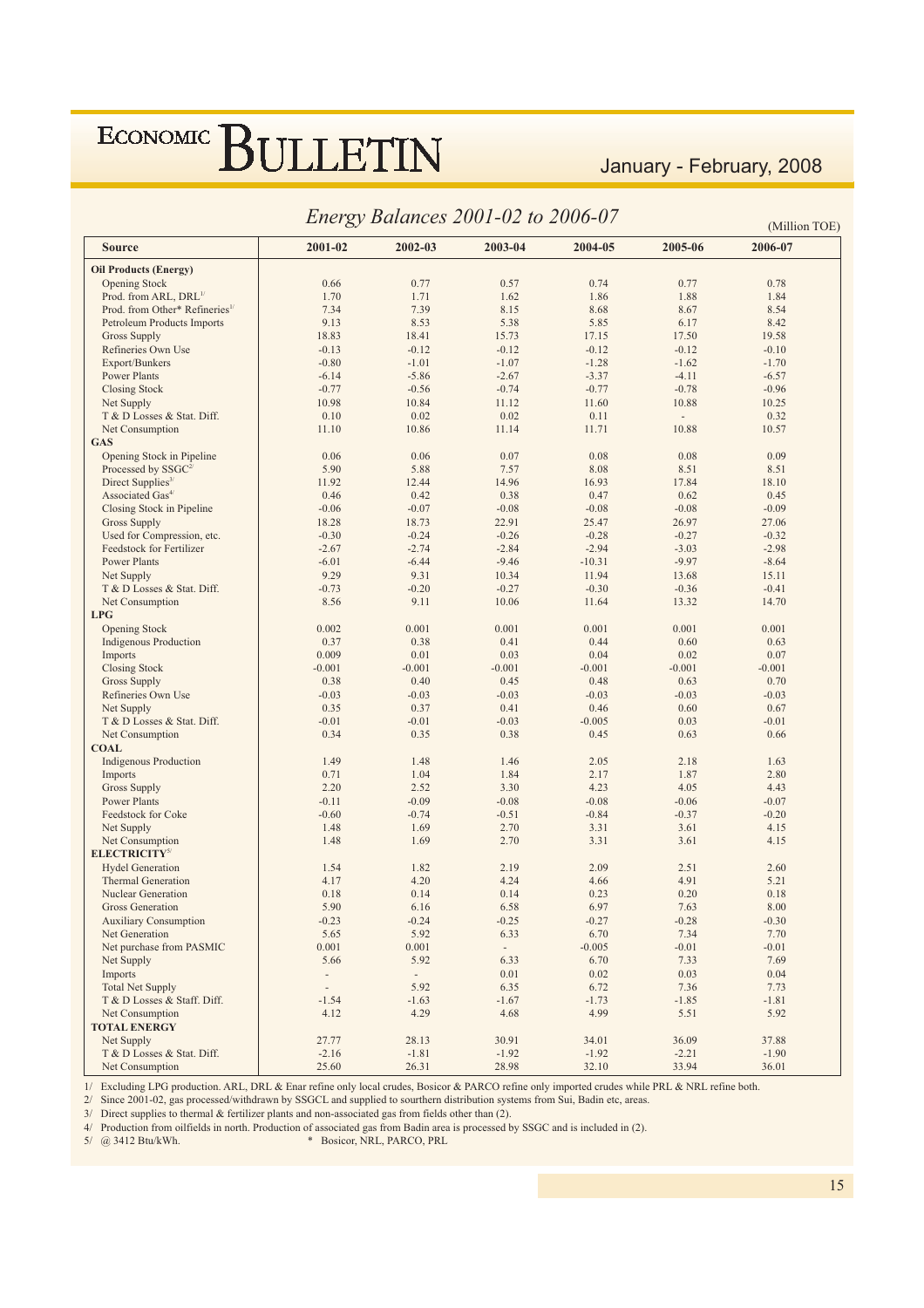### **Monetary Policy Statement January - June 2008**

**SBP** 

recomm-

endations

The State Bank of Pakistan (SBP) has announced its Monetary Policy Statement, January-June 2008. Steps have been taken to contain inflation, facilitate export growth and assist those private and public sector enterprises who suffered losses following the events of December 27, 2007.

Inflationary pressures are likely to build up further because of difficulties in curbing food inflation and the likely impact expected when the government passes on the increase in international oil prices to the domestic consumers. There is also the impact of reserve money growth on core inflation. The two principal sources of reserve money growth, i.e., the government's reliance on central bank borrowings and the refinancing operations which dilute the central bank's monetary stance.

Inflationary pressures expected

**Discount** rate & **CRR** raised

With headline inflation projected to be in the range of 8.0 percent in FY08, the central bank has further tightened its monetary policy, by raising its discount rate by 0.5 percent to 10.5 percent and the Cash Reserve Requirement by 100 basis points to 8 percent. This will be applicable to deposits of one year only.

Tightening of monetary policy

The process of tightening of monetary policy was begun in FY05 from a broadly accommodative one prevailing earlier. The moderate interest rates had helped raise industrial production together with broad based credit demand and higher government borrowings. This had resulted in an acceleration in monetary expansion.

So while industrial activity picked up it also fed a gradual rise in core inflation. The government's mid December 2004 decision to lift the freeze on domestic POL prices raised inflationary expectations, forcing a more aggressive tightening of monetary policy.

It was in April 2005 that the SBP raised its discount rate by 150 basis points to 9.0 percent,

and further to 9.5 percent in July '06 with the same objective of controlling inflation. Demand pressures were still high, as reflected by high growth in credit to the private sector, rising imports resulting in the widening of the current account deficit and an inflationary fiscal policy envisaged in the Federal Budget 2006-07.



In FY07, inflation target of 6.5 percent was surpassed by 1.3 percentage points, primarily because of demand pressures as reflected by widening fiscal and current account imbalances and double digit food inflation. In August 2007, the SBP tightened its monetary policy by raising the discount rate by 50 basis points to 10 percent. It also recommended to the government to retire borrowings from SBP and adopt a more balanced domestic strategy, whereby budget deficit is financed from long term financing sources which are relatively less inflationary, like PIBs.

The risk of resurgence in inflationary pressures persist in FY08, due to the expected lagged impact of substantially high growth of 19.3 percent in money supply M2, exceeding the FY07 target by 5.8 percentage points, states the Monetary Policy Statement. The following factors are attributed for this slippage; higher than expected foreign exchange inflows, continued government borrowings from SBP during the course of the year, and liquidity generating and distortionary refinance schemes. In addition there are difficulties in curbing food inflation and the expected increase in domestic oil prices when the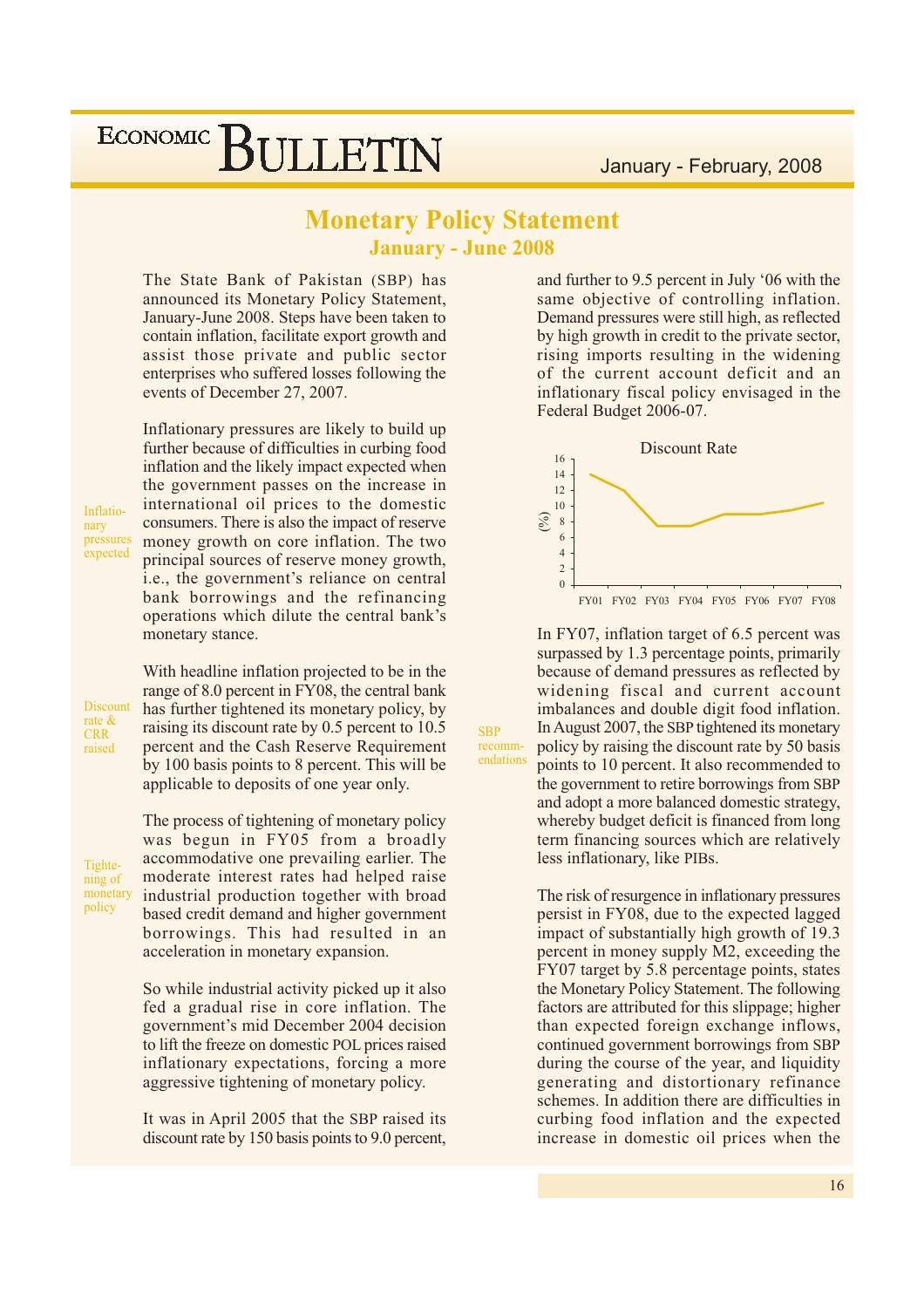government decides to pass on the impact of rising international oil prices to the consumers will have an impact on core inflation.

To achieve the government's target of 7.2 percent GDP growth and 6.5 percent inflation rate, entails an M2 growth target of 13.7 percent. This requires a relatively sharp deceleration in M2 relative to FY07 and a 1.3 percentage point reduction in average inflation during FY08.

Achieving these targets, given the risks and challenges, was not possible without further tightening of monetary policy and introduction of other related measures, like recommending to the government to retire its borrowings from the central bank and for the adoption of mutually agreed quarterly ceilings and diversification of its borrowing sources.

Alongwith an increase in discount rate, the CRR has been raised by 100 basis points for deposits upto one year maturity, while leaving term deposits of over a year zero rated. As banks will now have to keep more money as reserve with SBP, it would siphon off excess liquidity from the market. This measure will provide banks an incentive to mobilize long term deposits.

Effective January 1, 2008, State Bank of Pakistan has introduced a new Long Term Financing Facility to facilitate export growth. Under the new scheme, banks/DFIs will provide long term financing of upto 10 years

#### January - February, 2008

to their borrowers for import of machinery as well as purchase of locally manufactured machinery for setting up of export oriented projects. The SBP shall provide 70 percent refinance to the banks/DFIs on their disbursements under the new scheme. The borrower has the option to borrow for three different tenors i.e. for upto 3 years, 5 years and 10 years, at financing rates of 8 percent, 9 percent and 10 percent respectively.

The State Bank of Pakistan is in the process of developing a relief package for the revival of those public and private sector enterprises which suffered losses after the events of December 27, 2007.

**SBP** 

ing a

relief

package

develop-

The package includes:  $(i)$  moratorium on payment of principal and mark up in respect of the loans availed by the affected entities under Export Finance Scheme and relaxation in the shipment period under Part-I and performance requirements under Part-II; *(ii)* permission to banks/DFIs to provide financing for reconstruction/rebuilding of the factory premises by the affected borrowers under the recently announced Long Term Financing Facility; and *(iii)* relaxation in respect of realization of export proceeds by the affected entities on case to case basis.

The above reliefs under the package shall be subject to the findings of the commission set up by the Federal Government pursuant to the events of December 27, 2007.

**CRR** raised

Other

measures

**LTFF** introduced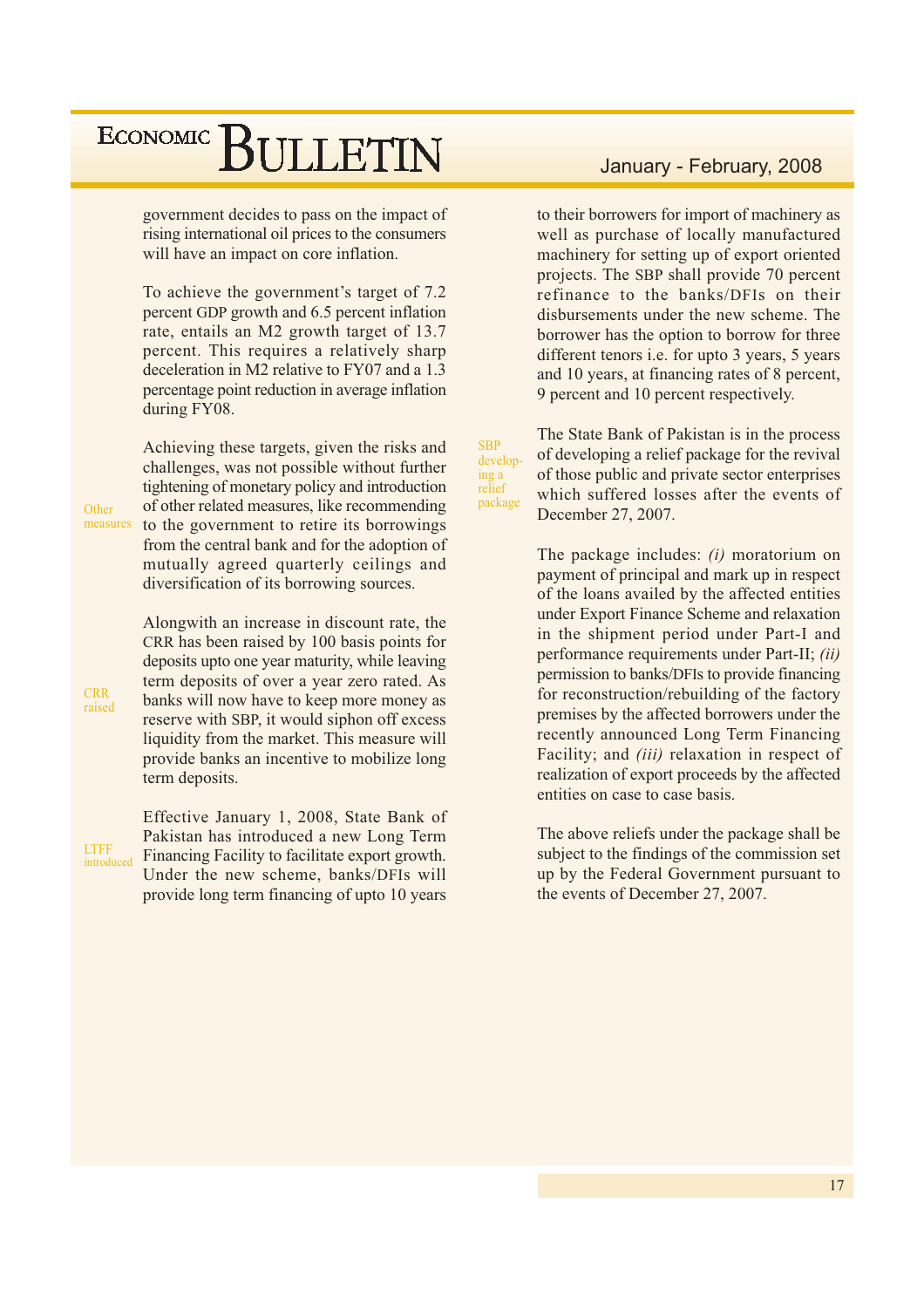Profit based on MMB! No Profit over two withdrawls per month<br>Profit Cloudented on daily product ernore than two withdrawls<br>Profit Cloudented on daily product ernore than two withdrawls<br>Varying profit ranes for different sl PLS Saving Account<br>Profit rates vary for different slabs and tenure<br>minimum balance Rs5000. Profit based on average quarterly balance. Low average balance required<br>No profit above Rs0.3mn or minimum balance below Rs10,000 Ainimum balance Rs5000. Service charges on balance less Minimum balance Rs5000. Service charges on balance less Earns higher income on surplus cash. Varying profit rates<br>for various tenures Varying profit rates for different slabs and tenures<br>Minimum A/C opening requirement Rs5000. Unlimited withdrawals<br>For individuals For individuals/joint customers. Renewable on maturity Minimum initial balance Rs10,000. No profit above<br>Rs5mn. Profi calculated on MMB' Condition apply.<br>No profit above Rs0.5mn. Profit calculated on MMB'<br>Lower profit rate on deposits below Rs Innd<br>Lower profit rate on deposit Term Deposit A/C. Varying profit on different tenures higher return on higher balance. Tiered rate structure<br>Minimum average balance requirement Rs0.1mn Profit based on average balance during the month<br>Profit calculated on monthly average balance<br>Profit based on average balance<br>Profit based on average balance during the month Pre mature encashment allowed. Condition apply Profit calculated on minimum monthly balance<br>Profit rate 1% on balance above Rs 20,000 Profit calculated on daily product basis<br>No monthly average balance required<br>For businesses with high transaction volumes For individuals. Companies not eligible Different slabs and varying profit rates Saving A/C with current A/C facility<br>Tiered profit rate structure Remarks Low average balance requirement Pre mature encashment allowed Profit vary for different slabs Profit Calculated on MMB Monthly Income Scheme than Rs5000 than Rs5000  $\begin{tabular}{c} hat f yearly \\ hat f yearly \\ monthly \\ monthly \\ monthly \\ monthly \\ monthly \\ months \\ pointly \\ various options \\ varios \\ options \\ \end{tabular}$ half yearly  $\begin{array}{c} \text{ monthly} \\ \text{half yearly} \\ \text{half yearly} \\ \text{quartely} \end{array}$  $\begin{array}{l} \text{half yearly} \\ \text{half yearly} \\ \text{half yearly} \\ \text{half yearly} \\ \text{half yearly} \\ \text{half yearly} \\ \text{half yearly} \\ \text{main} \\ \text{main} \\ \end{array}$  $\begin{array}{c} \text{half yearly} \\ \text{half yearly} \\ \text{half yearly} \\ \text{nonfully} \end{array}$ half yearly<br>half yearly<br>half yearly maturity<br>quarterly half yearly<br>half yearly<br>half yearly  $\begin{array}{c} \text{ monthly} \\ \text{monthy} \\ \text{half yearly} \\ \text{monthly} \end{array}$ Payment nalf yearly  $\begin{array}{l} \text{quartely} \\ \text{mently} \\ \text{monthly} \\ \text{monthly} \\ \text{monthly} \\ \text{monthly} \\ \text{monthly} \\ \text{monthly} \\ \text{monthly} \end{array}$ nalf yearly monthly<br>monthly  $\frac{1}{2}$  quarterly Profit parterly monthly Maximum  $\begin{array}{c} 11 \; (5 \, \mathrm{th} \; \mathrm{yr}) \\ \text{upto} \; 7.25 \\ 10.00 \end{array}$  $\begin{array}{c} 2.26 \\ 1.00 \\ \text{upto 6.17} \end{array}$  $8.00  
\n\text{upto } 7.25  
\n3.25  
\n10.50$  $\begin{array}{c} 8 \\ 10.30 \\ 13.3 \\ \text{upto 7.5} \end{array}$ 5.50-5.7  $7.30$ <br> $7.30$ <br> $7.30$ <br> $7.30$ <br> $7.30$ <br> $7.30$ Profit Rates (p.a) %  $1.20$ 4.00 4.50 7.50  $3.5$ Minimum 7.5 (1st yr)  $7.50$ <br>  $7.0$ <br>  $7.50$ <br>  $3.50$ <br>
4.50<br>
4.50  $\frac{4.50}{4.00}$  $7.3288883$  $3322200$  $\frac{0.25}{0.10}$  $0.20$  $1.50$  $4.00$  $\frac{1.00}{6.00}$  $0.40$ <br> $7.0$ <br> $7.0$ 5.00 3mths to over 5 yrs  $1 \text{ }\mathrm{mth}$  to  $5 \text{ }\mathrm{yrs}$   $3 \text{ }\mathrm{mths}$  to  $10 \text{ }\mathrm{yrs}$ no fixed tenure<br>no fixed tenure<br>no fixed tenure<br>no fixed tenure no fixed tenure<br>no fixed tenure<br>1 mth to 5 yrs no fixed tenure<br>  $1 \text{ yr}$  to  $3 \text{ yrs}$ <br>  $7.5 \text{ yrs}$ <br>
no fixed tenure  $5 \text{ yrs}$ <br>no limit<br> $1 \text{ yr}$  to  $10 \text{ yrs}$ <br>no fixed tenure  $\begin{array}{c} 3 \text{ yrs} \\ 1 \text{ mh to 2 yrs} \\ \text{no fixed temperature} \\ 1 \text{ mh to 5 yrs} \end{array}$ no fixed tenure<br>no fixed tenure no fixed tenure no fixed tenure 1 mth to 5 yrs  $\begin{tabular}{c} no limit\\ no limit\\ no limit\\ no limit\\ no limit\\ \hline \end{tabular}$ Tenure  $no$  limit upto 0.3mn<br>
20000 & above<br>
no limit<br>
500mn & above<br>
500mn & box<br>
no limit<br>
no limit  $5\text{mn} \& \text{above} \\ 25000 \& \text{above}$ no limit<br>2.5mn & above upto 0.2mn<br>above 500mn<br>above 20000<br>10000 & above  $\begin{array}{c} \text{5} \text{mm} \\ 0.3 \text{mm} \\ \text{above 1000} \end{array}$ above  $250\mathrm{nm}$ above  $0.1\mathrm{mm}$ upto 0.25mm<br>no limit Maximum upto 0.5mn upto 0.5mm  $\begin{array}{l} 0.1\text{mm}\\ 0.5\text{mm}\\ \text{no limit}\\ \text{no limit}\\ \text{no limit}\\ \end{array}$ no limit no limit  $\lim_{15\mathrm{nm}}$ no limit  $0.5$ mn  $50<sub>mm</sub>$  $\sum_{n=1}^{\infty}$ Investment (Rs) Minimum  $\begin{array}{r} 10000 \\ \text{0.1}\,\text{nm} \\ \text{below 20000} \\ 20000 \\ 50000 \\ \text{upo 20000} \\ \text{1mm} \\ \text{1mm} \end{array}$ upto 50000<br>upto 25mn<br>upto 20000<br>below 10000  $\begin{array}{l} \text{below 20000} \\ \text{below 0.3mm} \\ \text{below 0.5mm} \\ \text{below 0.5mm} \\ \text{upto 20000} \\ \text{upto 20000} \\ \text{upto 20000} \\ 10000 \end{array}$  $0.1 \text{mm}$ <br>  $25000$ <br>
below 25000<br>  $25000$ <br>  $25000$ above 10000 pro $10000$  lm<br>m<br> $1\,\mathrm{mm}$  0.1 mn  $\begin{array}{c} 25000 \\ \text{upto} \ 25000 \end{array}$ upto 10000 apto 20000  $\frac{20000}{500}$ 10000 10000  $\begin{array}{c} 0.5\text{mm}\\ 0.1\text{mm}\\ 50000 \end{array}$ 50000<br>10000 10000 :0000 5000 1. HBL Value Account<br>
3. RBL Super Value Account<br>
4. PLS Special Savings Bank Deposits<br>
4. PLS Special Savings Bank Deposits<br>
5. PLS Daily Munafa Plus<br>
7. HBL Business Value Account<br>
7. HBL Business Value Account 3. NBP Premium Aamdani Certificate<br>4. NBP Premium Saver<br>5. Plus Term Deposit Certificate<br>6. Premium Enhanced Savings Account Savings / Deposit Schemes 1. UBL Uniflex<br>
2. UBL UniSaver<br>
3. UBL Enhanced Savings Account<br>
5. UBL Tram Deposit Accorps<br>
6. UBL Certificate of Deposits<br>
6. UBL Certificate of Deposits 1. Allied Munafa Account<br>2. Allied Mahana Aamdani Package<br>3. Allied Bachat Scheme<br>4. Allied e Saver Account 2. Senior Citizens Saving Account<br>3. Gharayloo Saving<br>4. PLS Saving Profit Plus<br>5. Munafa Hi Munafa . Ziada Munafa Saving Account 1. Smart Saving Account<br>
2. Enhanced Swing Account<br>
4. Saving 365 Gold<br>
5. Kushhali Bachat Account<br>
5. Kushhali Bachat Account<br>
7. PLS Term Deposits 1. Royal Profit<br>
2. Al Falah Kifayat<br>
3. AlFalah Mahana Aamdan<br>
5. PLS Saving Account<br>
6. PLS Term Deposits 2. Term Deposit Account . PLS Rupee Savings 1. Supersave<br>2. Saving Account<br>3. Mahana Izafa National Bank $\frac{1}{\sigma f}$ United Bank Ltd. Other Large Banks\*\* Bank of Punjab HBL<br>Habib Bank Bank Al Falah **MCB** Bank Allied Bank **Banks** Pakistan Major Banks\*

BULLETIN

**ECONOMIC** 

**Saving Schemes of Selected Banks** 

### January - February, 2008

Offers regular income & attractive returns<br>Branded long term saving deposit. Fixed Deposit A/C

5.83<br>6.75

 $\frac{5.0}{5.98}$ <br>3.50<br>upto 4.07

 $\begin{array}{c} \n 1 \text{ yr to 3 yrs} \\ \n 7 \text{ days to 5 yrs} \\ \n 3, 6 \& 12 \text{ mths} \n \end{array}$ 

no fixed tenure

no limit<br>no limit no limit

 $\begin{array}{c} \text{no limit}\\ \text{0.5mm}\\ \text{50000} \end{array}$ 50000

 $\frac{4}{5}$ . Elasy Saver<br>5. High Yield Account<br>6. Term Deposits Account<br>7. Rupee Term Deposit

Standard Chartered

Pakistan

Profit calculated on monthly average balance<br>Varying profit rates for different tenures

 $\begin{array}{l} \text{half}\,\text{yary} \\ \text{half}\,\text{yary} \\ \text{half}\,\text{yary} \\ \text{half}\,\text{yary} \\ \text{half}\,\text{yary} \\ \text{nonphys} \\ \text{monthy} \\ \text{monthy} \\ \text{main}\,\text{yary} \\ \text{main}\,\text{yary} \end{array}$ 

 $8888889$ 

mo fixed tenure<br>no fixed tenure<br>no fixed tenure<br>3 mths to 1 yr<br>3 yrs & 5 yrs

1mn & above<br>100mn & above<br>25000 & above

below 10000<br>50000<br>below 1000<br>25000

mn to 5yrs & above

inn & above

50000

no limit

1. Saving Account<br>
3. Value Plus Saving Deposits<br>
4. Value Plus Time Deposits<br>
4. Value Plus Time Deposits<br>
6. Askan Baidan Account<br>
7. Term Deposits

Askari Bank

18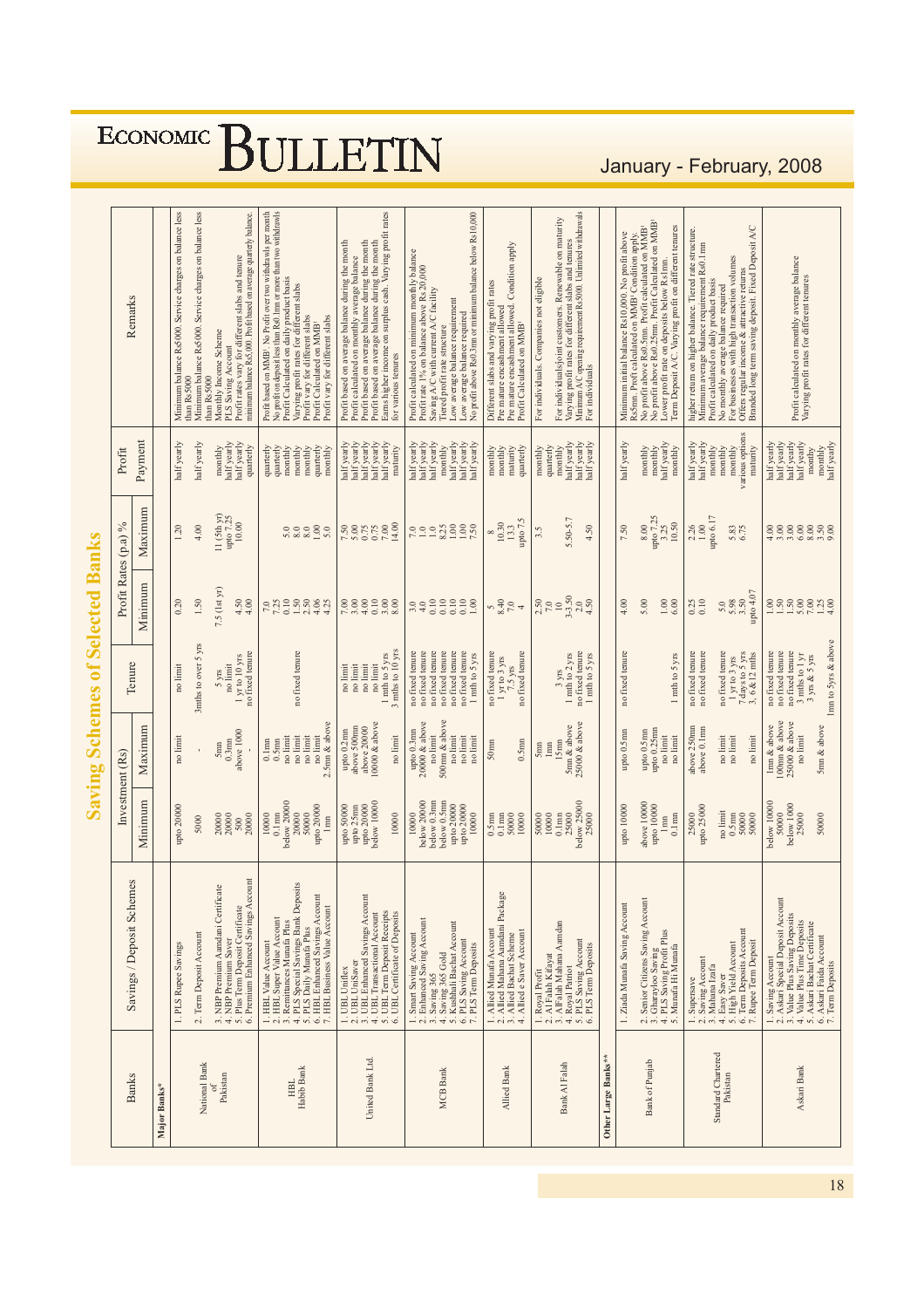ECONOMIC BULLETIN

### January - February, 2008

|                                   |                                                                                                                                                                                                                              | Investment (Rs)                                                                                       |                                                                         |                                                                                                                                |                                                                   | Profit Rates (p.a) %                                                      | Profit                                                                                                                                                                                         |                                                                                                                                                                                                                                                                                                                                                                                                                 |
|-----------------------------------|------------------------------------------------------------------------------------------------------------------------------------------------------------------------------------------------------------------------------|-------------------------------------------------------------------------------------------------------|-------------------------------------------------------------------------|--------------------------------------------------------------------------------------------------------------------------------|-------------------------------------------------------------------|---------------------------------------------------------------------------|------------------------------------------------------------------------------------------------------------------------------------------------------------------------------------------------|-----------------------------------------------------------------------------------------------------------------------------------------------------------------------------------------------------------------------------------------------------------------------------------------------------------------------------------------------------------------------------------------------------------------|
| <b>Banks</b>                      | Savings / Deposit Schemes                                                                                                                                                                                                    | Minimum                                                                                               | Maximum                                                                 | Tenure                                                                                                                         | Minimum                                                           | Maximum                                                                   | Payment                                                                                                                                                                                        | Remarks                                                                                                                                                                                                                                                                                                                                                                                                         |
|                                   | 1. PLS Savings Account<br>2. Monthly Profit Plan<br>3. Enhanced Savings Account<br>4. Al Habib Mahana Amdani                                                                                                                 | $\begin{array}{c} \text{no limit} \\ \text{upto 20000} \\ 25,000 \end{array}$<br>no limit             | no limit                                                                | $\footnotesize\begin{array}{c}\n$ no fixed tenure $\footnotesize\begin{array}{c}\n$ no fixed tenure<br>1 yrs to 5 yrs          | 4.00<br>2.0                                                       | $1.50$<br>$1.50$<br>$1.50$<br>$3.25$                                      | half yearly<br>half yearly<br>monthly<br>monthly                                                                                                                                               | Profit on deposits of above one year to be paid annually<br>Investment can be in multiples of Rs1000. Profit calculated<br>No minimum or maximum limit on investments and tenure                                                                                                                                                                                                                                |
| Bank Al Habib                     | 5. Al Habib Treasurer Account                                                                                                                                                                                                | $0.25$ mn                                                                                             | 50mm & above                                                            | no fixed tenure                                                                                                                | 1.25                                                              | 1.75                                                                      | monthly                                                                                                                                                                                        | Corporate societies, trusts and individuals can invest. Profit<br>calculated on daily product basis<br>on minimum monthly balance                                                                                                                                                                                                                                                                               |
|                                   | Senior Citizens Savings Account<br>10. Fixed Term Deposits Account<br>6. Senior Citizens Savings Account<br>7. Har Mah Munafa Amdani<br>8. Super Saving Account<br>9. Al Habib Bachat Certificates                           | $\frac{25,000}{0.5 \text{ mm}}$                                                                       | 10mm & above<br>upto 5mm<br>20 <sub>mm</sub>                            | $1\,\mathrm{yr}$ to $5\,\mathrm{yrs}$ no fixed tenure<br>1mth to 5 yrs<br>3 yrs                                                | 8.25<br>9.0<br>$\begin{array}{c} 0.0 \\ 0.0 \\ 7.0 \end{array}$   | 10.0<br>$^{10.0}_{9.5}$<br>6.0                                            | half yearly<br>quarterly<br>maturity<br>$\begin{array}{c}\text{monthy}\\ \text{monthly}\end{array}$                                                                                            | Long term investment. Profit above 20mn quoted by zonal office<br>Varying profit rates for different slabs<br>no profit to be paid if encashed before 6 months<br>Penalty on pre mature withdrawal                                                                                                                                                                                                              |
| Habib Metropolitan<br><b>Bank</b> | 5. HMB Multiplier A/C (individuals)<br>6. HMB multiplier A/C (Corp/Bus)<br>7. HMB Izafa Certificate<br>8. HMB Saving plus<br>1. PLS Saving Account<br>2. HMB Term Deposits<br>3. HMB Savings Account<br>4. HMB Mahana Scheme | under 0.10mm<br>ii) 0.1mn<br>i) 50000<br>10000<br>10000<br>10000<br>$$\rm{lmm}$$<br>$\mathbb{I}_{mn}$ | no limi<br>1 <sub>mm</sub>                                              | $1 \text{ }\mathrm{m} \text{th}$ to $5 \text{ }\mathrm{yrs}$ no fixed tenure<br>$\frac{3 \text{ yrs}}{5 \text{ yrs}}$<br>5 yrs | $4.0$<br>3.75<br>4.50<br>$4.00$<br>1.50                           | Rs425<br>R <sub>s</sub> 900<br>$\frac{4.50}{8.02}$<br>3.05<br>9.02<br>6.0 | $\begin{array}{l} \text{half yearly} \\ \text{half yearly} \\ \text{half yearly} \\ \text{half yearly} \\ \text{montly} \end{array}$<br>maturity<br>monthly<br>monthly<br>monthly<br>quarterly | Encashable without any penalty. Issued in multiples of Rs10000<br>Profit calculated on daily product basis. Minimum Threshhold Rs0.1mm<br>Profit accrued on daily product basis. 7days notice rate apply below Rs1mm<br>Accurral profit on above Rs1mm<br>Varying rate for various slabs. Lower rates above 1mn<br>Invesmmet in multiples of Rs0.10mn<br>Investment in multiples of Rs50,000<br>For individuals |
|                                   | 1. Faysal Savings<br>2. Rozana Munafa Plus                                                                                                                                                                                   | upto 25000                                                                                            | $0.1$ mn $\&$ above                                                     | no fixed tenure                                                                                                                | 0.10                                                              | 1.50                                                                      | half yearly                                                                                                                                                                                    | Initial deposit 10,000. Profit calculated on MAB <sup>2</sup> basis                                                                                                                                                                                                                                                                                                                                             |
| Faysal Bank                       | ii)Corporate/Business<br>3. Faysal Premium<br>4. Faysal Moavin<br>iii)Institutions<br>i) Individuals                                                                                                                         | upto 0.1mn<br>upto 50000<br>upto 5mn<br>$0.1$ mn<br>$0.5$ mn                                          | 125mn & above<br>10mm plus<br>3mm plus<br>no limit<br>2.5 <sub>mm</sub> | no fixed tenure<br>no fixed tenure<br>no fixed tenure                                                                          | 0.10<br>$\begin{array}{c} 0.0000 \\ 0.0000 \\ 0.0000 \end{array}$ | 2.85<br>2.275<br>5.50<br>7.50                                             | $\begin{array}{c}\text{mondly}\\ \text{mondly}\end{array}$<br>monthly                                                                                                                          | Initial deposit Rs5mn Tiered profit structure. based on MAB <sup>2</sup><br>No minimum balance required. Tiered profit structure.<br>Calculated on MAB! If deposit exceeds 2.5mn, profit rate 3%<br>Profit calculated on daily product basis. Initial deposit required:<br>Saving A/C for individuals/corporates. Tiered profit structure<br>individuals (Rs0.1mn)/Corporates (Rs0.5mn)                         |
|                                   | TDR<br>6. Faysal Izafa Term, Notice &<br>5. Faysal Growth Certificates                                                                                                                                                       | under 25000<br>25000                                                                                  | no limit                                                                | 6 mths to 5 yrs<br>$1 \text{yrto} 5 \text{ yrs}$<br>$1 \text{yrto} 5 \text{ yrs}$<br>6 mths                                    | $7.500$<br>$7.500$<br>$6.50$                                      | 11.10<br>$\begin{array}{c} 6.68 \\ 9.50 \\ 10.00 \end{array}$             | $\begin{array}{c}\text{mondly}\\ \text{mondly}\end{array}$<br>annual<br>annual                                                                                                                 | Term Deposit Account. Varying rates on differents slabs<br>and tenure. Various payment options.                                                                                                                                                                                                                                                                                                                 |
| Domestic Small Banks***           |                                                                                                                                                                                                                              |                                                                                                       |                                                                         |                                                                                                                                |                                                                   |                                                                           |                                                                                                                                                                                                |                                                                                                                                                                                                                                                                                                                                                                                                                 |
|                                   | 1. PLS Savings Account<br>2. Soneri Saving Account                                                                                                                                                                           | upto 25000<br>5000                                                                                    | above 10mm                                                              |                                                                                                                                | $\sim$                                                            | $\begin{array}{c} 4.0 \\ 6.0 \end{array}$                                 | half yearly<br>monthly                                                                                                                                                                         | Minimum opening balance of Rs500 require. Minimum<br>balance of Rs5000 for profit eligibility<br>Profit calculated on minimum monthly balance basis                                                                                                                                                                                                                                                             |
| Soneri Bank                       | 4. Soneri Savings Certificates<br>5. Golden Deposit Certificates<br>3. Term Deposit Account                                                                                                                                  | 10000<br>10000<br>5000                                                                                | no limit<br>50 <sub>mm</sub>                                            | 1 mth to 5 yrs<br>$3 \text{ yrs}$                                                                                              | 10.25<br>4.50                                                     | 7.00<br>10.0                                                              | half yearly<br>half yearly<br>monthly                                                                                                                                                          | Profit calculated six monthly on daily product basis. Pre<br>Investment in multiples of Rs10,000<br>investment in multiples of Rs10,000<br>mature encashment allowed                                                                                                                                                                                                                                            |
|                                   | 1. Rupee Saving Account<br>2. Monthly Mudaraba Certificate<br>3. Karobari Munafa Account                                                                                                                                     | 10000<br>$0.1$ mn<br>$$\rm lmm$$                                                                      | 200mm & above<br>$100$ mn<br>50 <sub>mm</sub>                           | no fixed tenure                                                                                                                | 1.90<br>4.00<br>4.4                                               | 2.90<br>5.60                                                              | monthly<br>monthly<br>monthly                                                                                                                                                                  | Varying rates for different slabs.<br>For large corporates or GoP controlled entities. Profit rates<br>vary for different slabs. Profit calculated on daily product basis<br>Operates on Islamic Shariah rules.                                                                                                                                                                                                 |
| Meezan Bank                       | 5. Certificate of Islamic Investment<br>Meezan Bachat Account<br>Meezan Providence Certificate<br>6. Meezan Amdani Certificate<br>4. Karobari Munafa Plus<br>$\overline{r}$ so                                               | 100 <sub>mn</sub><br>$0.2 \text{ mm}$<br>50000<br>50000<br>$0.1$ mn<br>25000<br>1mm                   | 500mm & above<br>$l$ mm                                                 | 3mths to 60 mths<br>1-5 yrs<br>1-5 yrs<br>5 1/2 yrs<br>$\& 7$ yrs<br>3 yrs & 7 yrs                                             | 6.30<br>$5.20$<br>$5.30$<br>$6.10$<br>$9.60$<br>$0.20$<br>$8.20$  | 10.80<br>7.90<br>8.20<br>$7.00\,$<br>8.70<br>9.00<br>00.6                 | quarterly<br>maturity<br>monthly<br>maturity<br>monthly<br>monthly<br>monthly                                                                                                                  | Longterm investment. Special attraction for windows and<br>Longterm investment certificates for corporates and business<br>Profit paid on completion of 1 mth. Pre-mature withdrawal<br>senior citizens with investment of Rs50000<br>option.                                                                                                                                                                   |
|                                   |                                                                                                                                                                                                                              |                                                                                                       |                                                                         | $2$ yrs                                                                                                                        |                                                                   | upto $7.0$                                                                | half yearly                                                                                                                                                                                    | concerns                                                                                                                                                                                                                                                                                                                                                                                                        |
| NIB Bank                          | NIB Khazana<br>NIB Khaas Deposit Certificate<br>NIB Promise Term Deposit<br><b>NIB Amanat Deposit</b><br>NIB Azadi Account<br>$-2$ $-1$ $-1$ $-1$ $-1$                                                                       | below 0.1mm<br>$0.1$ mn<br>$\frac{0.5 \text{nm}}{25000}$                                              | 5mn & above<br>upto 3mn                                                 | Imth to 12 mths<br>no fixed tenure<br>no fixed tenure<br>1 yr to 5 yrs<br>8 vrs                                                | $0.10$<br>$1.50$<br>7.00<br>6.0                                   | $\frac{4.50}{10.50}$<br>6.0                                               | half yearly<br>monthly<br>monthly<br>maturity<br>yearly                                                                                                                                        | Profit rates for deposits above Rs3mn quoted by Treasury<br>Profit calculated on minimum monthly balance<br>Profit calculated on daily basis                                                                                                                                                                                                                                                                    |
| Saudi Pak Bank                    | 3.5<br>1. PLS Saving Account<br>2. Munafa Hi Munafa Certificate 1<br>3. Munafa Hi Munafa Certificate 3.5<br>4. Saudi Pak Super Saver                                                                                         | 50000<br>50000<br>25000<br>25000                                                                      |                                                                         | no fixed tenure<br>$3 \text{ yr}$ & $5 \text{ yr}$<br>$\overline{a}$                                                           |                                                                   | 10.00                                                                     | half yearly<br>$\begin{tabular}{lcl} \hline \textbf{month} \textbf{y} \\ \textbf{month} \textbf{y} \\ \textbf{month} \textbf{y} \\ \textbf{month} \end{tabular}$                               | Term Deposit Certificates of 1 yr, 3yr & 5 yr earn monthly<br>Minimum balance of Rs50000 required to earn profit<br>Profit on annualized rates<br>Profit calculated on daily product basis.                                                                                                                                                                                                                     |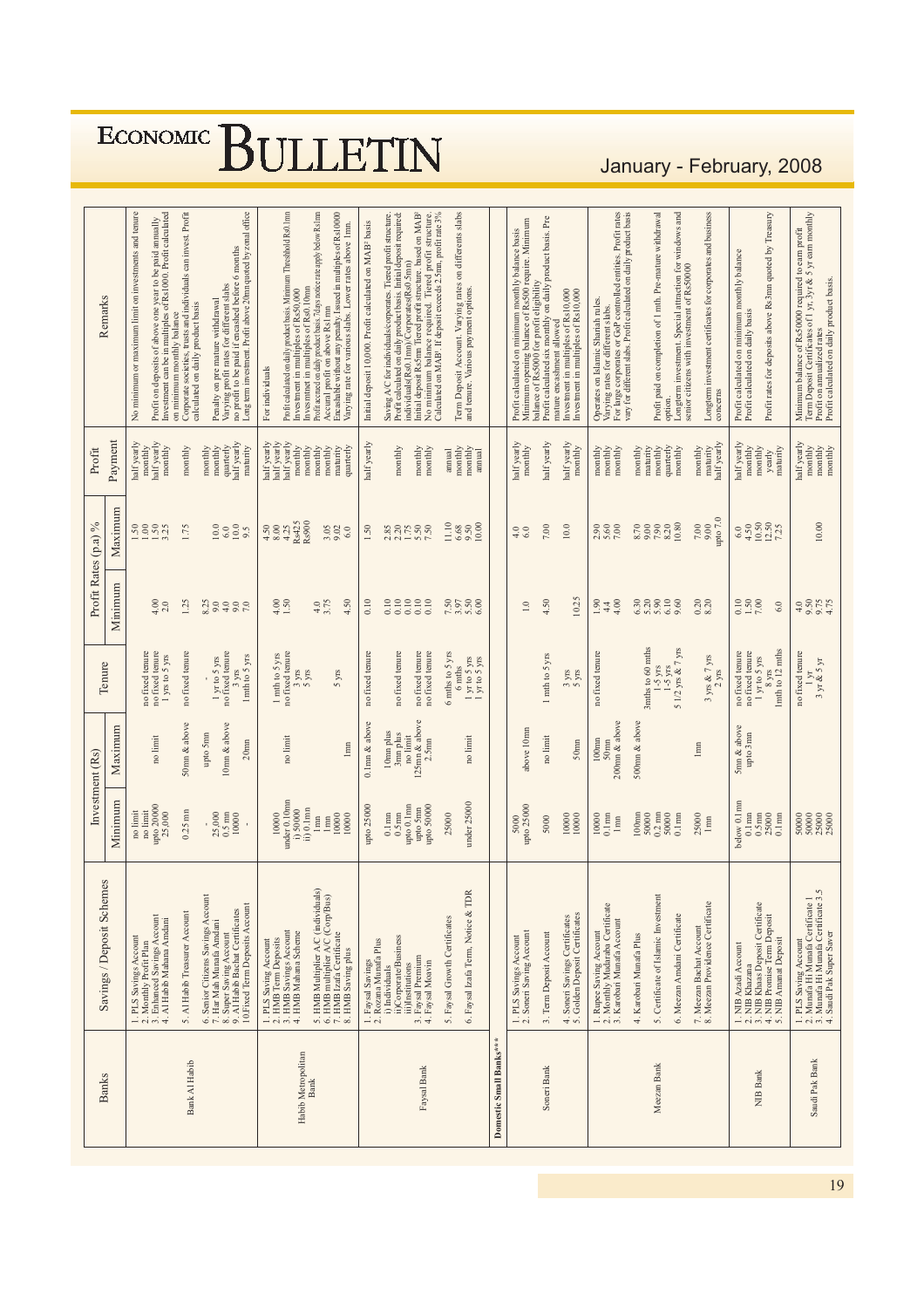ECONOMIC BULLETIN

### January - February, 2008

|                                                                               |                                                                                                                                                                                             | Investment (Rs)                                                                                |                                                                      |                                                                                                                    | Profit Rates(p.a) %                                                      |                                                                        | Profit                                                                                                         |                                                                                                                                                                                                                                                                                     |
|-------------------------------------------------------------------------------|---------------------------------------------------------------------------------------------------------------------------------------------------------------------------------------------|------------------------------------------------------------------------------------------------|----------------------------------------------------------------------|--------------------------------------------------------------------------------------------------------------------|--------------------------------------------------------------------------|------------------------------------------------------------------------|----------------------------------------------------------------------------------------------------------------|-------------------------------------------------------------------------------------------------------------------------------------------------------------------------------------------------------------------------------------------------------------------------------------|
| <b>Banks</b>                                                                  | Savings / Deposit Schemes                                                                                                                                                                   | Minimum                                                                                        | Maximum                                                              | Tenure                                                                                                             | Minimum                                                                  | Maximum                                                                | Payment                                                                                                        | Remarks                                                                                                                                                                                                                                                                             |
|                                                                               | 2. Maheena Asaan<br>Saving Accout                                                                                                                                                           | 50000<br>25000                                                                                 | no limit                                                             | lyr & 3yrs                                                                                                         | 9.50<br>2.00                                                             | 10.50                                                                  | half yearly<br>monthly                                                                                         | Term deposit saving plan for salaried individuals, house                                                                                                                                                                                                                            |
| <b>KASB Bank</b>                                                              | 3. Mahana Khazana                                                                                                                                                                           | above 0.1mn(I)<br>upto 2.5mm(C)                                                                | upto 10mm ©<br>upto 5mn (I)                                          | no fixed tenure                                                                                                    | $1\%$ (I)<br>$3%$ (C)                                                    | $6\%$ (I)<br>$6\%$ $\odot$                                             | monthly                                                                                                        | Scheme for individuals, house wives, senior citizens and<br>corporates. Profit on deposits above Rs5mn(I)/10mn(C)<br>wives and senior citizens<br>announced by Treasury                                                                                                             |
|                                                                               | Smart Savings Classic Individuals<br>4. Smart Savings Classic Individuals<br>5. Smart Savings Gold Individuals<br>7. Smart Team Beposits (Ind)<br>8. Smart Term Deposits (Cor)              | $\begin{array}{c} \text{upto 0.1mm} \\ \text{upto 1mm} \end{array}$<br>upto 0.1mn<br>upto 25mn | no limit<br>$\mathop{\rm no}\nolimits$ limit<br>no limit<br>no limit | 1mth to 60 mths<br>1mth to 3yrs                                                                                    | 0.50<br>$4.50$<br>3.50<br>$0.75$<br>$0.25$                               | 3.50<br>$4.50$<br>5.00<br>$\frac{12}{12}$                              | monthly<br>monthly<br>monthly<br>$\begin{array}{c}\text{mondly}\\ \text{mondly}\end{array}$                    | Varying profit rates for different tenures and slabs                                                                                                                                                                                                                                |
| Bank of Khyber                                                                | 1. PLS Savings Account<br>2. Special Deposit Accounts<br>3. PLS Term Deposits<br>5. Zabardast Aamdani<br>4. Regular Aamdani                                                                 | $0.1$ mn $(ind)$<br>10mm (Cor)<br>upto 1mn<br>$0.1$ min<br>25000                               | above 25 mn                                                          | 3mths to 60mths<br>no fixed tenure<br>6 mths to 5yrs<br>6 mths to 5yrs<br>3yrs                                     | $245$<br>$145$<br>$7.50$<br>$7.5$                                        | 11.30<br>10.60<br>$3.25$<br>5.0                                        | half yearly<br>nalf yearly<br>half yearly<br>maturity<br>monthly                                               | No pre mature termination prior to completion of one year.<br>No minimum balance. Profit based on monthly product<br>Deposit in multiples of Rs1000 for 3 years tenure<br>PLS saving rate on pre mature encashment.<br>Profit calculated on daily product basis<br>Condition apply. |
| my bank                                                                       | 2. Special Deposit Account<br>3. Fixed Term Deposit Scheme<br>4. Term Deposit Regular<br>5. Business Premium Account<br>1. PLS Savings Account                                              | 50000 & above<br>50000 & above<br>above 1mn<br>upto 5000                                       | above 0.1mm<br>$100$ mn                                              | no fixed tenure<br>1 mth to 3yrs<br>lyr to 3yrs<br>lyr to 3yrs                                                     | $\frac{10.35}{10.00}$<br>$6.00$<br>4.50<br>2.00                          | 10.75<br>10.50<br>5.50<br>5.00<br>$\equiv$                             | half yearly<br>quarterly<br>maturity<br>quarterly<br>monthly                                                   | Pre mature encashment penalty. Condition apply.<br>Profit calculated on minimum monthly balance<br>Profit calculated on daily product basis                                                                                                                                         |
|                                                                               | 1. Bonus PLS Account<br>2. Rozana Profit Savings Account<br>i) Individuals                                                                                                                  | below 50000                                                                                    | over 0.5mn                                                           | no fixed tenure                                                                                                    | 0.10                                                                     | 7.25                                                                   | half yearly                                                                                                    | No minimum balance. Profit based on MAB <sup>2</sup>                                                                                                                                                                                                                                |
|                                                                               | ii) Corporates                                                                                                                                                                              | below 50000<br>below 50000                                                                     | 25mm & above<br>5mm & above                                          | $\footnotesize\begin{array}{c}\n$ no fixed tenure $\footnotesize\begin{array}{c}\n$ no fixed tenure                |                                                                          |                                                                        | $\begin{array}{c}\text{monthy}\\ \text{monthy}\end{array}$                                                     | For house wives, salaried individuals, retiree or simply an<br>investor. No minimum balance. Profit based on daily product.                                                                                                                                                         |
| Atlas Bank                                                                    | 3. Regular Profit Term Deposit Account<br>4. Monthly Income (Individuals)<br>5. Bumper Profit Account<br>6. Enhanced Savines Account<br>Enhanced Savings Account                            | 50000<br>20000<br>50000<br>5000                                                                | 10mm & above<br>10mm & above<br>5 <sub>mn</sub>                      | 12mths & 5 yrs<br>no fixed tenure<br>1 mth to 5 yrs<br>$1, 3 & 65$ yrs<br>$1, 3 & 5$ yrs<br>1 yr to 5 yrs          | $5.50$<br>$4.00$<br>9.0                                                  | 10.00<br>$10.0\,$<br>8.88888                                           | half yearly<br>quarterly<br>maturity<br>quarterly<br>monthly<br>monthly                                        | Service charges applicable below minimum average balance.<br>Multiple options for profit payment. Varying profit rates<br>Profit rates vary with tenure and tiered amount<br>4 free debit transactions per month<br>for different slabs and tenures.                                |
| Foreign Banks+                                                                |                                                                                                                                                                                             |                                                                                                |                                                                      |                                                                                                                    |                                                                          |                                                                        |                                                                                                                |                                                                                                                                                                                                                                                                                     |
| Citibank                                                                      | 4. Sarmaya Deposit Account<br>1. Savings Profit Plus<br>2. Citi Ultimate<br>3. Premium Profit<br>(b)Option 2<br>(b)Option $2$<br>(c)Option $3$<br>(c)Option 3<br>(a)Option 1<br>(a)Option 1 | $below 0.5mm$ below $0.1mm$<br>50000<br>50000<br>50000                                         | 100mn & above<br>upto 50mm<br>no limit<br>no limit<br>no limit       | no fixed tenure<br>1mth to 3 mths<br>no fixed tenure<br>6 mths to 5 yrs<br>$1$ yr to $5$ yrs<br>$1$ mth to $5$ yrs | 0.005<br>0.005<br>5.00<br>$5.90$<br>$5.95$<br>$6.00$<br>$7.38$<br>$7.38$ | $0.75$<br>$8.00$<br>$8.50$<br>$8.00$<br>$8.15$<br>8.45<br>8.00<br>8.15 | half yearly<br>half yearly<br>quarterly<br>maturity<br>quarterly<br>maturity<br>monthly<br>maturity<br>monthly | Profit rates on deposits above Rs50nm issued by Treasury.<br>Pre mature encashment will be subject to profit payment<br>as per applicable rates and encashment cost/charges                                                                                                         |
| <b>ABN</b> Amro                                                               | 1. PLS Savings Account<br>(b) Anchor<br>(a) Classic<br>(c) Access<br>(a) Anchor<br>(b) Access<br>Option <sub>2</sub><br>Option 1                                                            | below 0.10mm<br>below 0.1mn<br>below 0.1mm<br>below 0.5mm<br>below 0.5mm                       | upto 10mm<br>upto 10mn                                               | no fixed tenure<br>no fixed tenure                                                                                 | 0.10<br>0.50<br>0.10<br>0.25<br>0.07                                     | $6.50$<br>$0.30$<br>$7.25$<br>0.50<br>4.75                             | half yearly<br>monthly                                                                                         | Profit calculated on daily product basis. Tiered structure.                                                                                                                                                                                                                         |
|                                                                               | 2. Value Term Account<br>(a) Access<br>(b) Access<br>Option 3                                                                                                                               | below 0.10mm<br>below 0.10mm                                                                   | upto 10mn<br>upto 10mm                                               | no fixed tenure<br>no fixed tenure                                                                                 | 0.10<br>6.90<br>0.08                                                     | 10.00<br>0.35<br>0.55                                                  | quarterly<br>annualy<br>various                                                                                | Profit calculated on daily product basis. Flexible tenure<br>from 1 mnth to 5 yrs. Varying profit rates for different slabs<br>Profit calculated on MMB <sup>1</sup> . Tiered rate structure.                                                                                       |
| * deposit base above Rs200bn<br>+ Deposits above Rs50bn<br>(CP) Customer Plus | ** deposits under Rs 200bn but over Rs100 bn<br>(BP) Business Plus<br>(I) Individuals                                                                                                       |                                                                                                |                                                                      | <sup>1</sup> Minimum Monthly Balance<br>(C) Corporates                                                             | ***deposit above Rs10bn but less than Rs100bn                            |                                                                        | <sup>2</sup> Minimum Average Balance                                                                           |                                                                                                                                                                                                                                                                                     |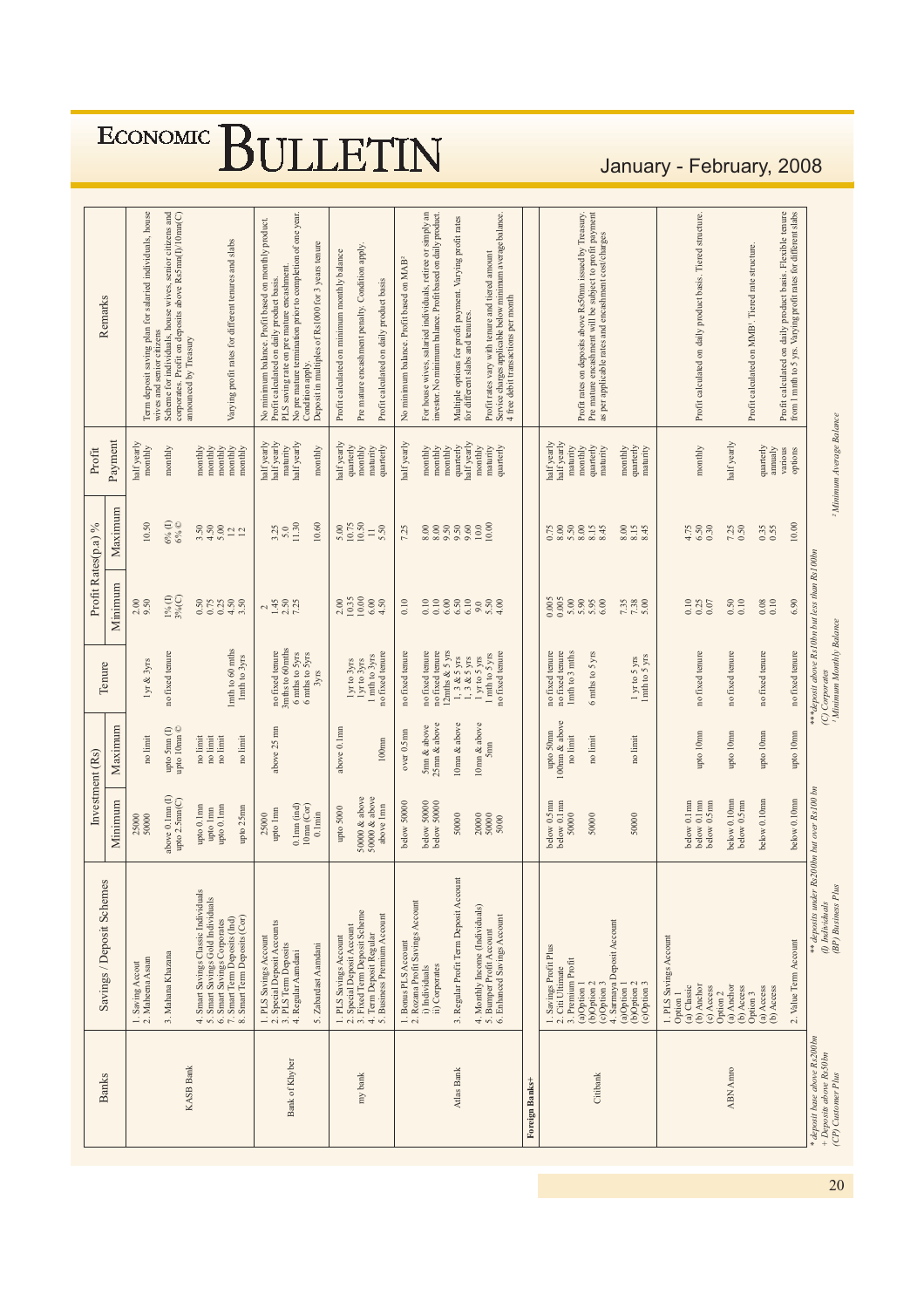### **Market Analysis**

Negative economic

Negative

senti-

ments

news

#### Market Review

The KSE-100 Index shed 59 points or  $0.42\%$ during January 2008 to close at 14,017 while the KSE-30 Index dropped 21 points to 16,695. The average daily turnover during January was 238.50m shares compared to 244.35m shares during December 2007. The market was mainly volatile during the period under review due to the political uncertainty in the country in the aftermath of Ms. Bhutto's assassination and negative developments on the macroeconomic front leading to a decline in overall investor confidence as depicted in the outflows recorded in the daily SCRA figures. The net outflow of foreign funds according to SCRA figures during January  $2008$  (up to January 30) was \$100.0 million and the year to date outflow stands at \$60.3 million.



In the immediate aftermath of the tragic demise of Ms. Bhutto on December 27, 2007, the KSE-100 Index shed over 13,000 points from December 31, 2007 to January 2, 2008 to touch 13,353. There was selling pressure from all quarters especially from foreign investors as the political scenario appeared shaky as there were incidents of looting and rioting reported across the country during the 3 day mourning period as there was a breakdown in law and order. Fortunately, the market staged a minor rebound that saw the Index climb back above the 14,000 plateau, which remained at this level till the middle of the month because of institutional buying in oil and banking stocks as well as punter buying

interest in second and third tier scrips. The postponement of the election to February 18 and the positive response by the major political parties to participate helped to improve investor confidence.

However, the Index moved into another slide on the back of negative economic news and political development. The release of the SBP 1QFY08 report in the beginning of the month led to a negative reaction by investors as the central bank downgraded some key macroeconomic targets such as real GDP growth from 7-7.4 percent to 6.6-7.0 percent and CPI inflation was expected to be higher than the original target of 6.5 percent and would likely fall in the range of 6.5-7.5 percent. The SBP still states that the major threats to the economy are inflation and widening external account deficit. In addition, the unstable domestic politics and global credit crunch is leading to deterioration in the investment climate.

On the political front, the suicide bomb blast in Lahore on January 10 and news reports of a possible invasion by US/NATO forces into Pakistan to safeguard its nuclear assets in the event of the overthrow of the present regime led to further negative sentiments among investors. The local bourse has also been impacted by the negative trend in global markets near the middle to latter part of the month due to fears of a recession in the US economy. However, near the end, the market began a moderate recovery based mainly on technical factors.

The KSE-100 Index jumped by slightly over 900 points or 6.5 percent during February  $2008$  to close at 14,934 while the KSE-30 Index surged by  $1,671$  points or 10 percent to 18,367. The average daily turnover during February was 264.25 million shares compared to 238.50 million shares during January. The market was mainly dull and range bound for the first 11 days of the month but staged a rally for the rest of the month due to the post-

 $21$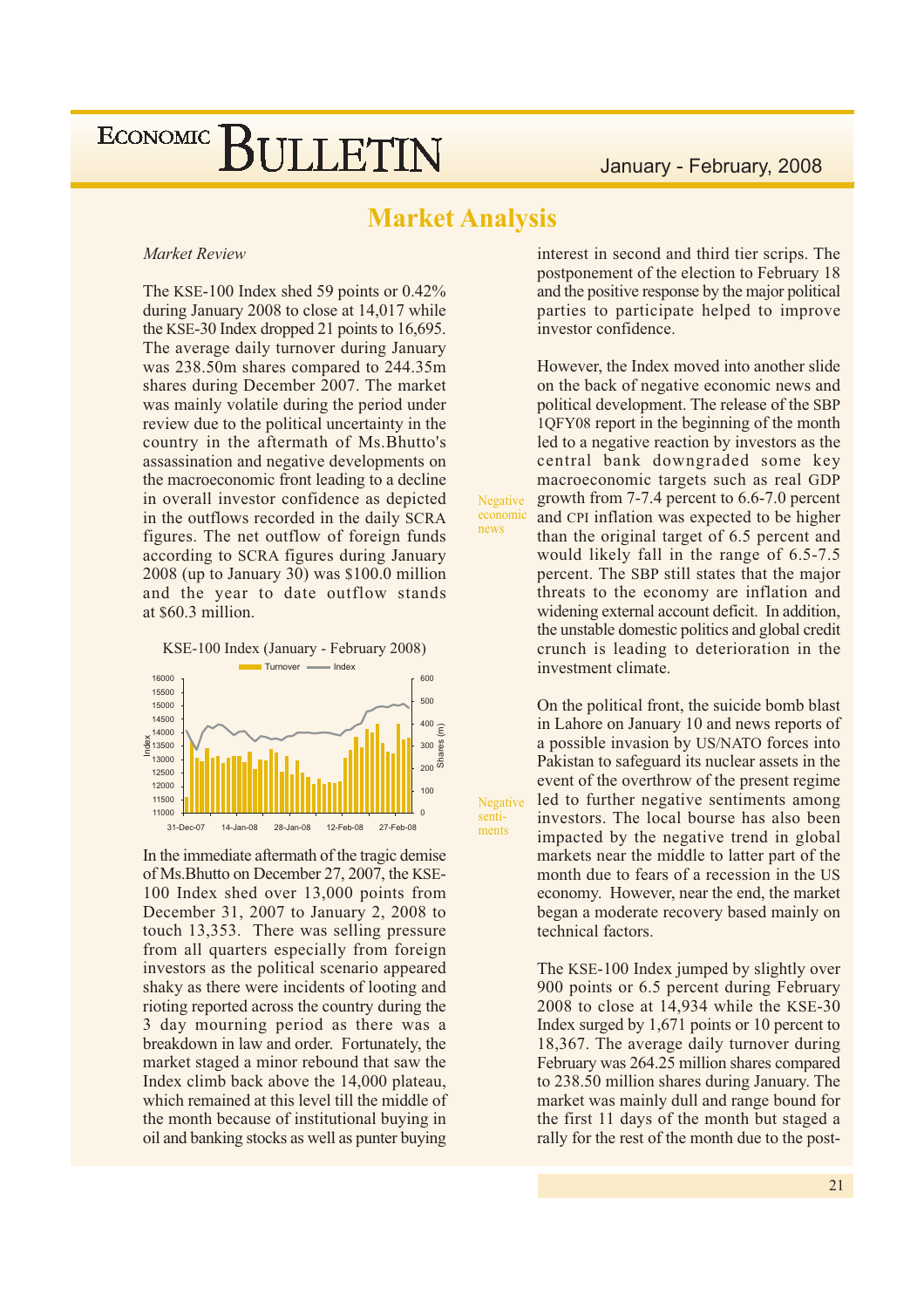election euphoria. The net inflow of foreign funds according to SCRA figures during February 2008 was \$154.8 million and the year to date inflow stands at \$93.4 million.

Despite further tightening in the monetary policy by the SBP in its Monetary Policy Statement for 2HFY08 which was announced on January 31, the market reaction was quite muted as the Index traded in a narrow band the day after the announcement. For the first 11 days of the month, the Index was range bound as it shed 132 points to touch 13,884. During this period, the activity was mostly dominated by punting activity in second and third tier stocks while there was a lack of interest in major large cap scrips.

However, the market experienced a moderate rebound in the final week before the elections because of institutional buying interest in selective major Index stocks. There was buying interest in oil stocks such as OGDC, POL and PSO due to rising international crude oil prices and expectations of good quarterly results, which was also the reason for buying activity witnessed in some banking scrips. In addition, the inflow of foreign funds in the post-election period served as an impetus for the continuation of the rally as the SCRAs posted a net inflow of around \$183 million from February 19 to the end of the month. From February 11 to the end of the month, the Index jumped by 1,049 points on average daily turnover of 323m shares and also crossed the 15,000-mark a few times depicting the strong momentum of the time. February 26 was an historic day as the KSE-100 Index finally closed at 15,000 for the first time.

The Pakistan market remains one of the lowest PE multiples in the region (the lowest is South) Korea at  $10.70x$ ) with a FY08F PEx of  $10.80$ up from 9.71x on January 30, 2008 while the Regional regional average is 13.99x. Based on PEG, Thailand, Singapore, South Korea and India are more attractive than Pakistan based on this measure. Our estimate for sustainable market PEx is around 11x which suggests that the market is fairly valued and thus, leading

#### January - February, 2008

to a NEUTRAL stance for the immediate term. For the long-term, we rate the market as a ACCUMULATE when compared to the historical average PEx of 12.16, a potential upside of 12.5 percent.

|  | <b>Regional Valuation Comparison</b> |
|--|--------------------------------------|
|  |                                      |

|             | 2008F      | 2008F              | 2008F     |
|-------------|------------|--------------------|-----------|
| Country     | <b>PEx</b> | EPS Growth $(\% )$ | PE/Growth |
| China       | 22.65      | 31.25              | 0.72      |
| Hong Kong   | 15.89      | $-1.64$            | $-9.69$   |
| India       | 14.48      | 22.27              | 0.65      |
| Indonesia   | 14.02      | 20.33              | 0.69      |
| Malaysia    | 14.19      | $-0.95$            | $-14.94$  |
| Philippines | 12.91      | 13.75              | 0.94      |
| Pakistan    | 10.80      | 14.15              | 0.76      |
| Singapore   | 12.90      | 51.88              | 0.25      |
| South Korea | 10.70      | 17.23              | 0.62      |
| Taiwan      | 10.99      | 12.82              | 0.86      |
| Thailand    | 11.14      | 64.54              | 0.17      |

Source: Thomson One Analytics; Pakistan Data: TSL Estimates Date: Februaty 28, 2008

With the elections out of the way, the next development to watch for is the transfer of power to the winning coalition which has yet to be finalized. The national and provincial assemblies are expected to convene in the second week of March. It will be interesting to see what the priority of the new government would be, ie stabilization of the current economic situation or constitutional/judicial issues.

Looking

Ahead

Current technical indicators depict that the overall market is trading in the overbought zone, which could lead to possible correction in the immediate term. Given this, we would advise investors to book profits and wait for dips to accumulate value stocks in the oil, IPP and fertilizer sectors.



(Contributed by Taurus Securities Ltd, a subsidiary of National Bank of Pakistan)

Market experienrebound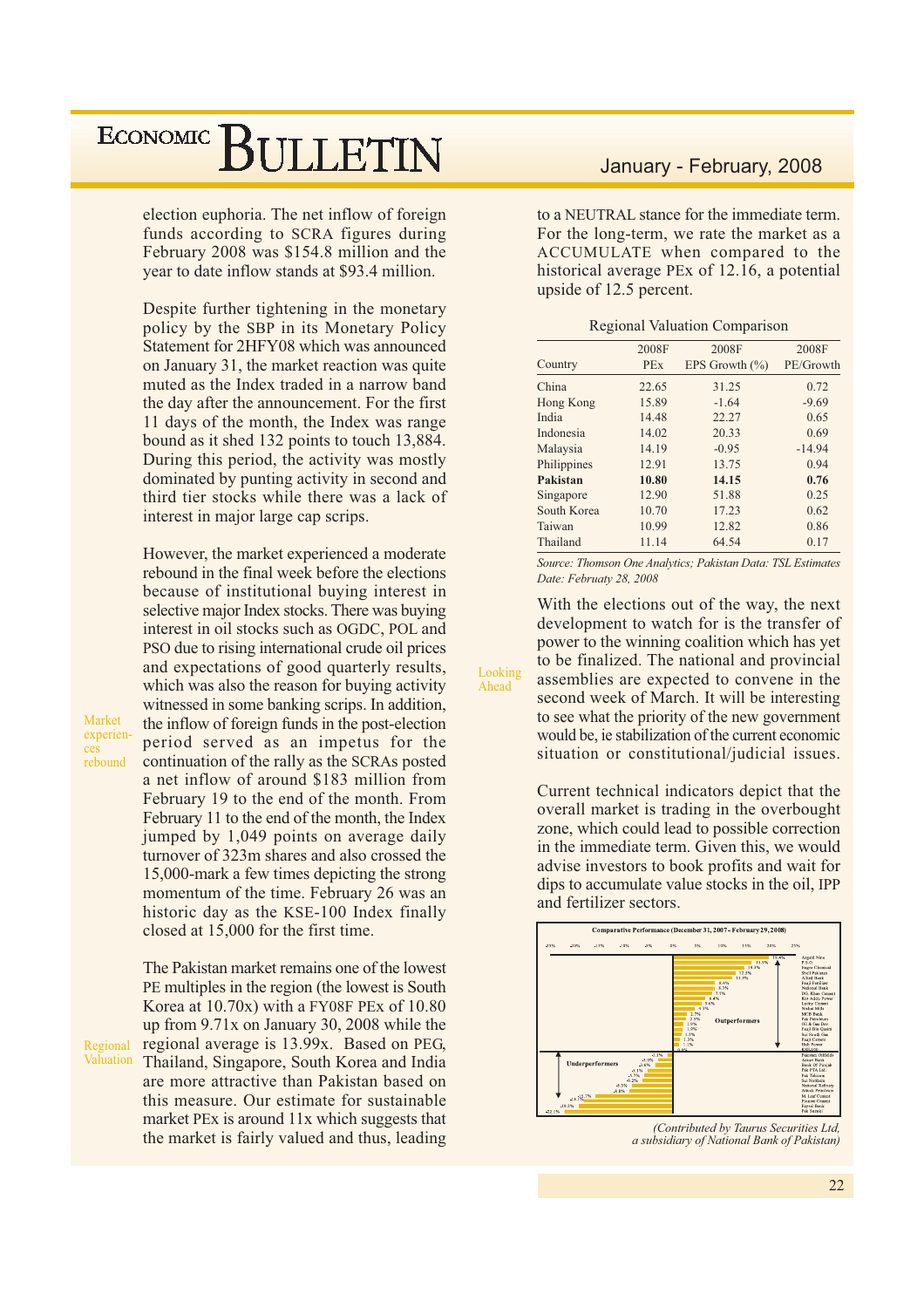#### January - February, 2008

## ECONOMIC BULLETIN

### **Report/Book Reviews**

Social Development in Pakistan Annual Review 2006-07 Devolution and Human Development in Pakistan Social Policy and Development Centre

The Report, the eighth of the annual series, published by SPDC, a private sector research organisation, has Devolution and Human Development in Pakistan as the theme for the year 2006-07.

The Report, aims to gauge the impact of devolution in Pakistan on various dimensions of human development. The basic question raised is whether decentralisation has contributed to human development through improvement in efficiency, promotion of equity, enhancement in peoples' participation and thereby, promoted peoples' involvement in matters affecting the quality of their lifes.

While assessing the impact of devolution on human development, the Report states, "the devolution process is, in fact, beginning to contribute to a faster improvement in enrolment at the primary level and literacy in the country. If this effort at enhancing human capabilities is sustained then it augers well for achieving more reduction in the incidence of poverty during the coming years. However, the lack of significant change to date in the trend of health indicators, gender equality and regional disparities limits the potential impact of local governments on poverty in the postdevolution scenario."

One of the chapters in the Report seeks to answer whether devolution has empowered people. It has come to the conclusion that the devolution process has not yet led to significant empowerment of the people. However, a number of significant processes have been put in motion including greater representation for the marginalized groups, especially women and enhanced development role at the local level to community based organisations.

In seeking to improve efficiency in public services, the devolution process is faced with a number of issues. Key issues relate to the mindset, lack of political will and reluctance of the provincial government to implement the Devolution Plan in letter and spirit. The last chapter of the Report shows a way forward

**Initiating Devolution** for Service Delivery in Pakistan Ignoring the Power Structure Shahrukh Rafi Khan, Foqia Sadiq Khan and Aasim Sajjad Akhtar **Oxford University Press** 

Devolution or democratic decentralisation has assumed increasing importance as a mechanism for achieving democratic participation and for improving service delivery to the grassroots level. This book is about initiating devolution, and demonstrates that such plans are likely to be ineffective or subverted unless they address key prerequisites. The most important prerequisite is addressing the power structure in the context in which devolution is to be introduced.

The book has been divided into eight chapters. The first chapter reviews conceptual issues. The two main themes discussed in this chapter recur throughout the book. Firstly, devolution is not simply about having local body elections with the hope that this will devolve power to the grass root level for the better delivery of services via participation and self management. To be effective, such an exercise would, at a minimum, entail assets redistribution, (particularly land reform), and civil service, electoral and judicial reform. Secondly it would be preferable to devolve accountability and financial and administrative authority to the lowest tier at which a particular service is delivered.

The National Reconstruction Bureau's model of devolution has been discussed in chapter 2, alongwith an alternative indicative model of devolution, which the authors feel have a better chance of achieving the Bureau's stated objective of empowering the grassroots level. Chapter 3 discusses the significance of land reforms for successful devolution. Chapter 4 is a brief methodological exercise in costing Pakistan's devolution plan. Chapters 5 and 6 are based on election research, while chapters 7 and 8 establish service delivery benchmarks. The book concludes with the statement, as long as power is not diffused and the people at the grassroots level are not trusted to work for their own well-being, devolution in Pakistan remains a missed opportunity.